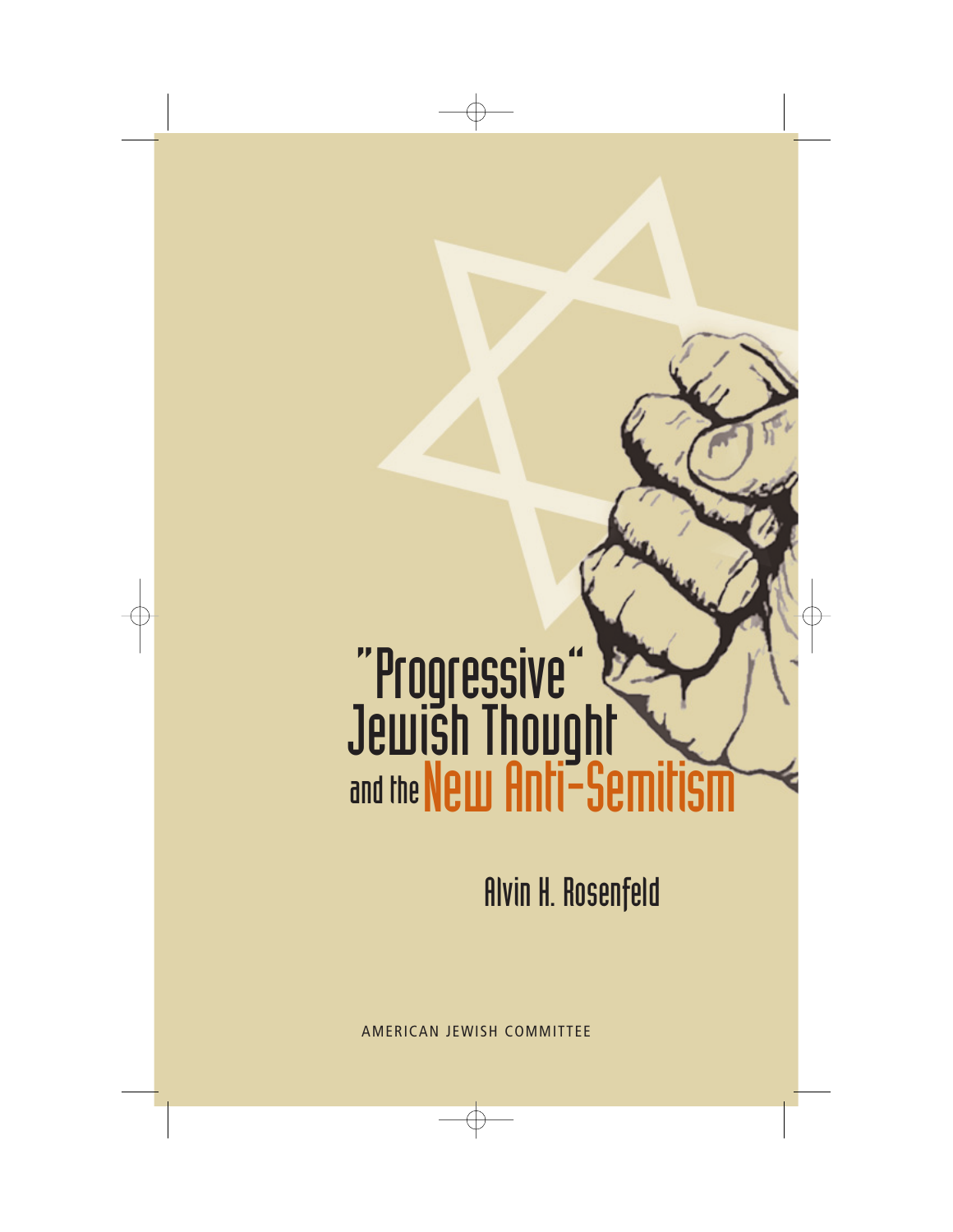Alvin H. Rosenfeld

**The American Jewish Committee** protects the rights and freedoms of Jews the world over; combats bigotry and anti-Semitism and promotes human rights for all; works for the security of Israel and deepened understanding between Americans and Israelis; advocates public policy positions rooted in American democratic values and the perspectives of the Jewish heritage; and enhances the creative vitality of the Jewish people. Founded in 1906, it is the pioneer human-relations agency in the United States.

To learn more about our mission, programs, and publications, and to join and contribute to our efforts, please visit us at www.ajc.org or contact us by phone at 212-751-4000 or by e-mail at contribute@ajc.org.

AMERICAN JEWISH COMMITTEE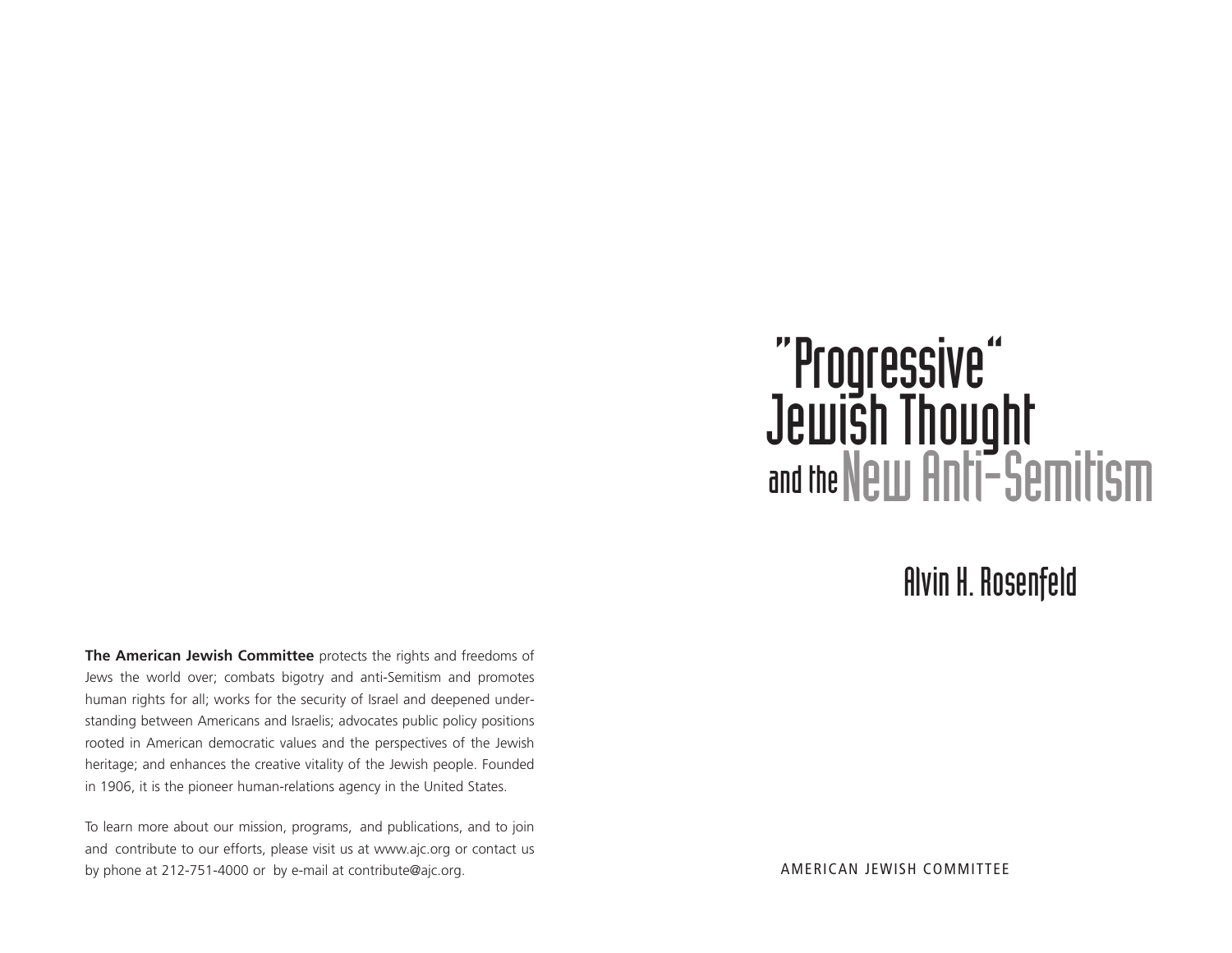# **Contents**

| Foreword                                                                   | v |
|----------------------------------------------------------------------------|---|
| "Progressive" Jewish Thought<br>and the New Anti-Semitism                  | 1 |
| Manifestations of Anti-Semitism<br>in the Muslim World                     | 1 |
| A Conflation of Interests:<br>Manifestations of<br>Anti-Semitism in Europe | 4 |
| What Is New in<br>Today's Anti-Semitism?                                   | 7 |
| Questioning Israel's Essence,<br>Not Israeli Policies                      | 8 |
| A Jew among the Anti-Zionists:<br>Jacqueline Rose                          | 9 |

Alvin H. Rosenfeld is professor of English and Jewish Studies and director of the Institute for Jewish Culture and the Arts, Indiana University. His most recent publication for the American Jewish Committee is *Anti-Zionism in Great Britain and Beyond: A "Respectable" Anti-Semitism?*, published in 2004.

Copyright © 2006 American Jewish Committee All Rights Reserved December 2006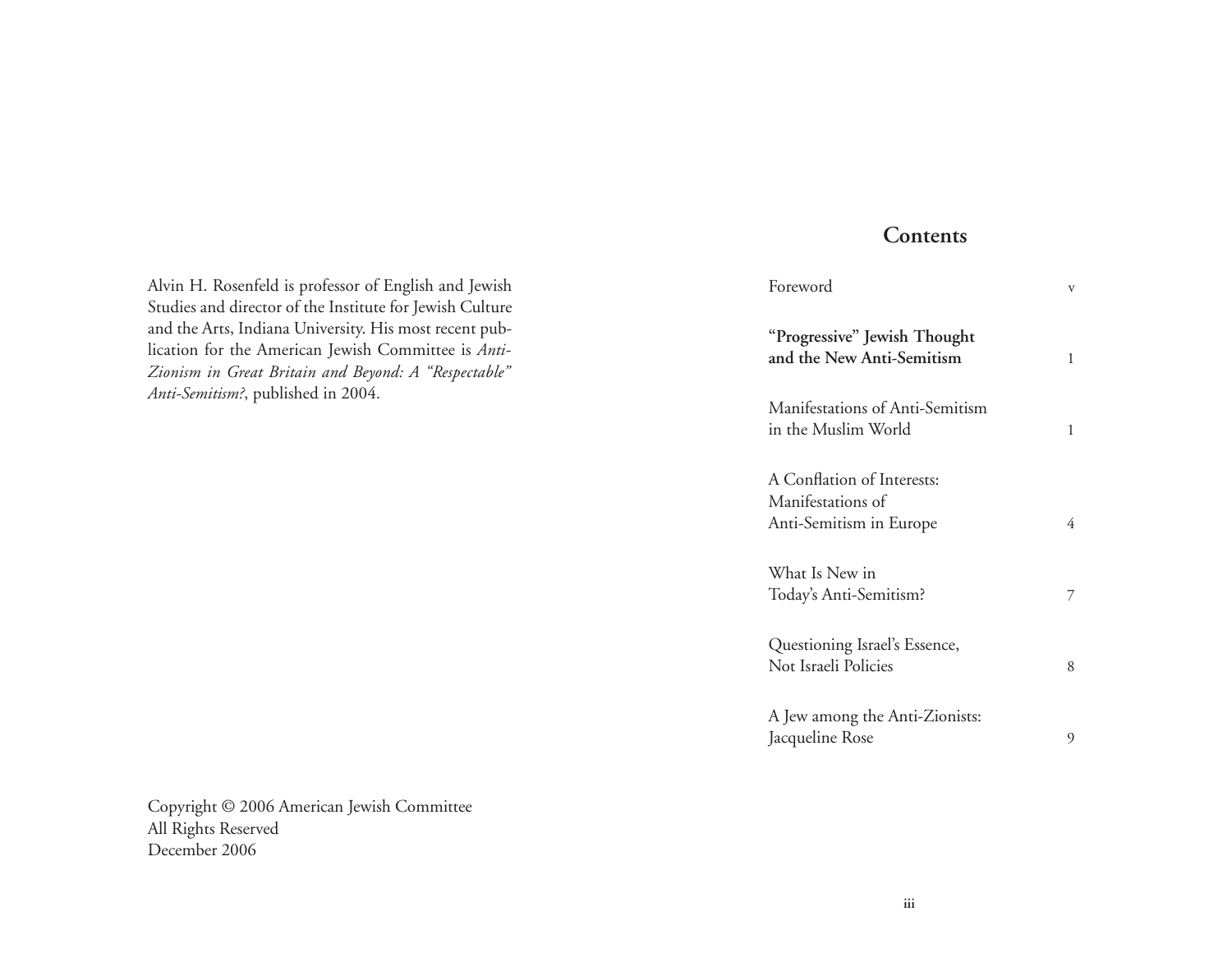| Michael Neumann and the<br>Accusation of Genocide<br>with all Jews Complicit | 13 |                                                               |
|------------------------------------------------------------------------------|----|---------------------------------------------------------------|
| Jewish Opposition to Zionism<br>in Historical Perspective                    | 14 | How can<br>Semitism?<br>social or                             |
| Tony Judt: "Israel Is Bad for the Jews"                                      | 15 | ences-ha<br>Professor.                                        |
| <b>Collections of Critics</b>                                                | 16 | tility to Je<br>that hatre<br>tic, and re                     |
| New Rituals of Dissent                                                       | 18 | Old t                                                         |
| Progressives' Complaint:<br>Radicals, Rabbis, and Peacemakers                | 20 | power bro<br>AIDS in<br>sources or<br>these calu<br>Europeans |
| Odd Bedfellows-<br>and Profoundly Wrong                                      | 24 | susceptible<br>denounce                                       |
| "Proud to Be Ashamed to Be Jews"                                             | 26 | the right,<br>es, and an<br>interests"                        |
| Endnotes                                                                     | 29 | ed spike in<br>as a parall                                    |

**Foreword**

there be something "new" about something as old as anti-Hostility to Jews—because of their religious beliefs, their ethnic distinctiveness, or their imputed "racial" differis been around for a long time. But, as this erudite essay by Alvin Rosenfeld of Indiana University demonstrates, hostws has morphed into hostility toward a Jewish state, and d has acquired the ability to leap across national, linguiseligious boundaries.

cropes, such as Jews as well-poisoners or as conspiratorial pokers, have been transformed into Jews as inoculators of the Arab world or contaminators of Palestinian water manipulators of American foreign policy. The spread of mnies has been especially rapid in the Muslim world, but s, not only those within Muslim communities, have been le to the virus. As Prof. Rosenfeld points out, "those who it [Israel] as an outlaw ... are found on both the left and among the educated elites as well as the uneducated classmong Christians as well as Muslims." A "conflation of among these divergent groups has led to a well-documentn violence against Jews on streets of European cities as well el rise in verbal aggression—whether it be tarring Israel as a Nazi state or its prime minister as a "terrorist" and a "war criminal."

Perhaps the most surprising—and distressing—feature of this new trend is the very public participation of some Jews in the verbal onslaught against Zionism and the Jewish state. Here, too, the vociferous denunciators are to be found at both ends of the politi-

**v**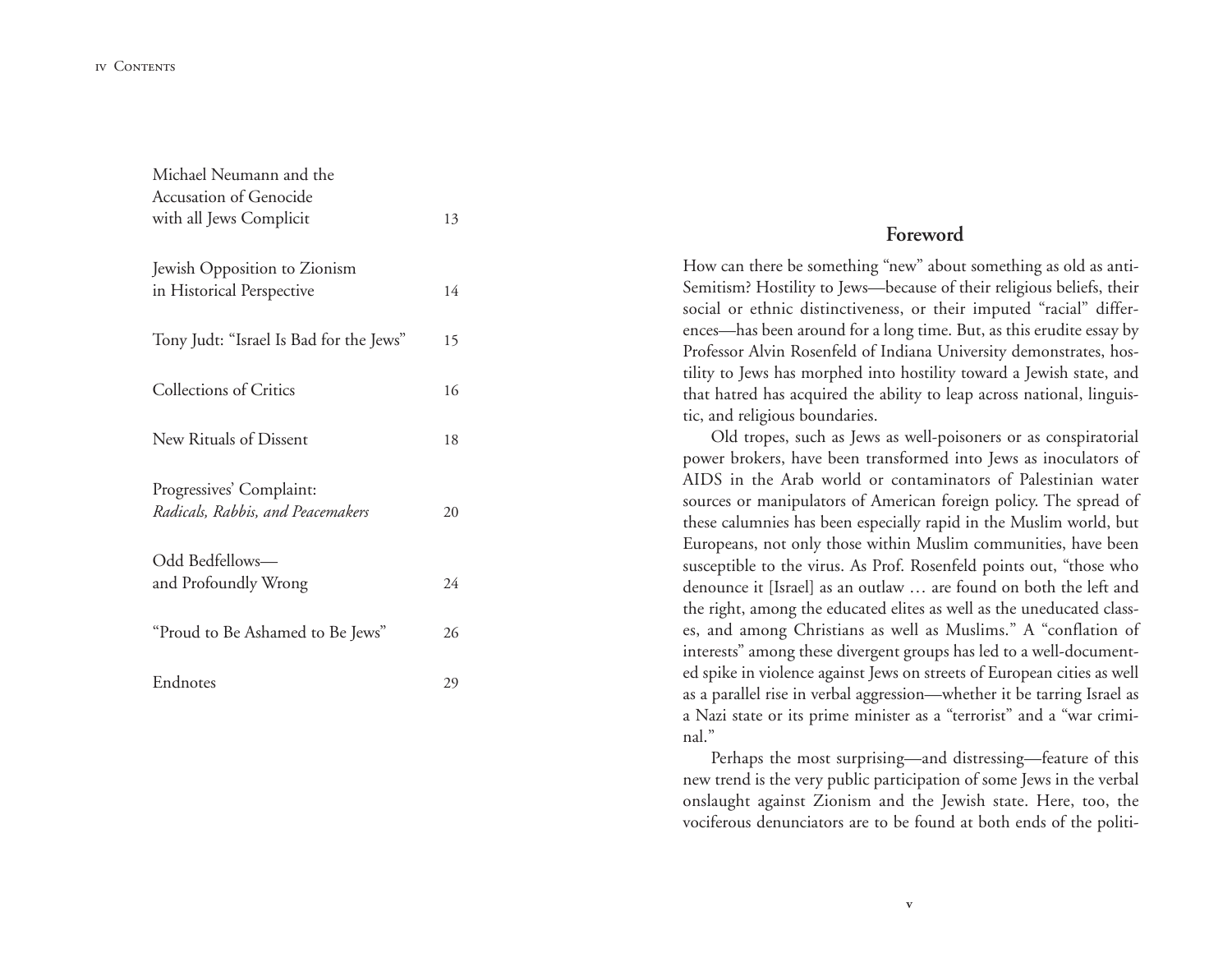cal-religious spectrum, from the ultra-Orthodox Neturei Karta, who believe that a Jewish state in advance of the messianic era is blasphemy, to the ultra-leftists who find a territory-based Jewish existence to be antithetical to their own self-referential definitions of Judaism. But when it comes to getting noticed by the media and getting "traction" for their views, it is the so-called "progressive" Jewish anti-Zionists who receive the lion's share of the attention.

These leftist Jewish critics challenge not just Israel's policies, but "its legitimacy and right to an ongoing future." Their acerbic criticisms and negative rituals—such as renouncing a Jewish child's right to Israeli citizenship under the Law of Return at his *bris* (ritual circumcision)—are documented here by Prof. Rosenfeld. There is the poet Adrienne Rich, who argues that the word Zionism is "so incendiary, so drenched in … ideas of blood and soil, in memories of victimization and pursuant claims of the right to victimized" that it "needs to dissolve before twenty-first century realities." There is the hyperbolic British academic Jacqueline Rose, who says, "We take Zionism to be a form of collective insanity." And there is Joel Kovel, a professor, writer, and Green Party politician who believes that "to be a true Jew," Jews must "annihilate their particularism," "annihilate or transcend Zionism," and "annihilate the Jewish state."

The American Jewish Committee, from its founding a hundred years ago, has seen its mission as the protection of Jewish rights worldwide and the strengthening of Jewish security. Today that mission centrally includes assuring the right of Jews to a national collective self-expression through the existence of the State of Israel. Those who oppose this basic right—whether Jew or gentile—must be confronted. Prof. Rosenfeld is to be thanked both for exposing the vacuousness of their arguments and for alerting us to the threat that arises when a Jewish imprimatur is given to the questioning of Israel's legitimacy. Note that those he calls "proud to be ashamed to be Jews" are ideologists who deny the legitimacy of Israel's existence, not critics of specific Israeli actions or policies. There can be healthy disagreement and debate within a family or a country as to what the

right course of action is—but never of the fundamental rightness of its being.

This essay follows others Prof. Rosenfeld has written for the American Jewish Committee tracing manifestations of anti-Semitism, the previous being *Anti-Zionism in Great Britain and Beyond: A "Respectable" Anti-Semitism*. We are indebted to him for his insightful analyses and his vigilant awareness of the reemergence of dangerous passions and destructive ideas.

David A. Harris Executive Director American Jewish Committee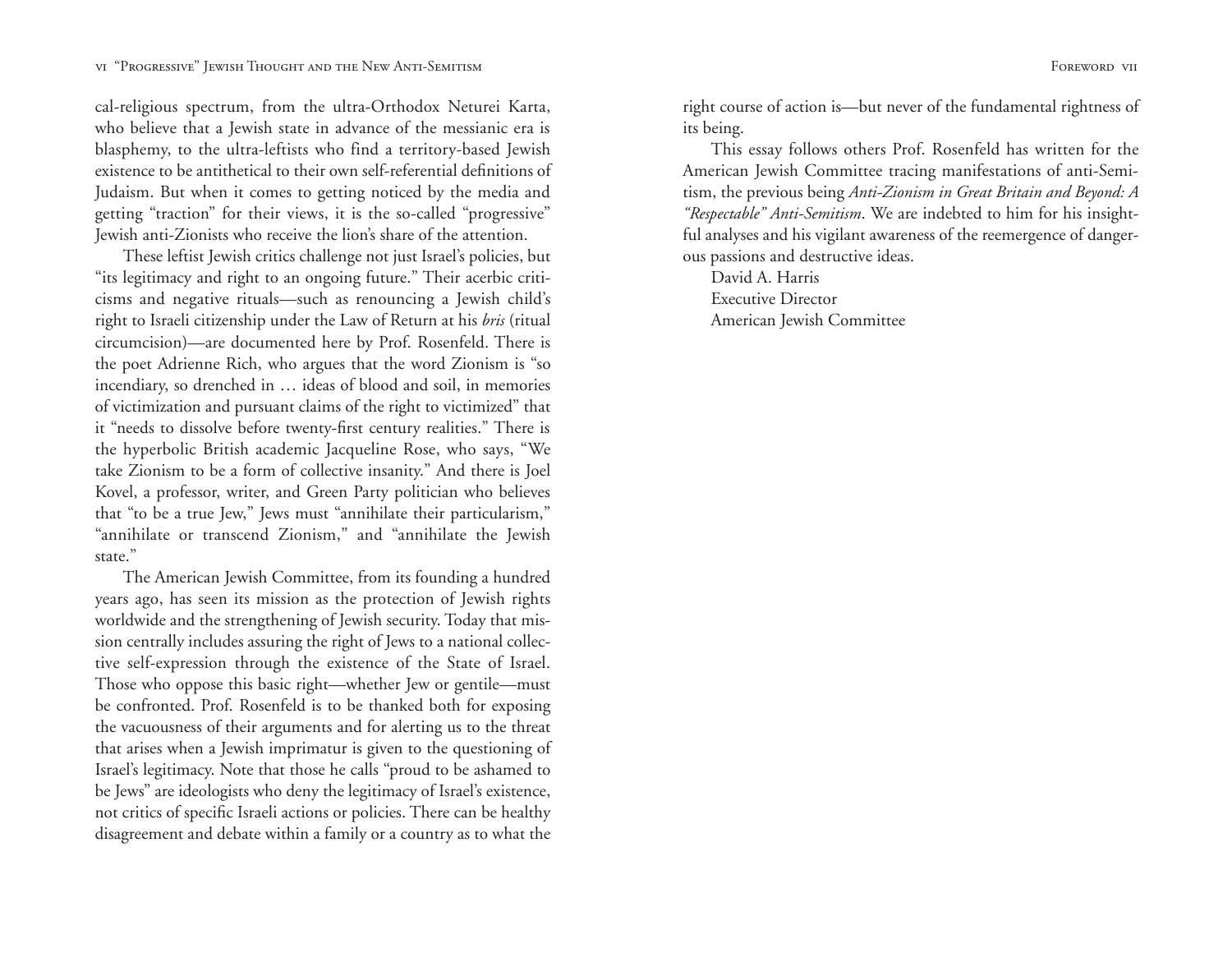"German fascism came and went. Soviet Communism came and went. Anti-Semitism came and stayed."1 Rabbi Jonathan Sacks, the chief rabbi of the United Kingdom, offered these discerning words in response to a speech by Mahmoud Ahmadinejad, in which the president of Iran denounced Israel as "a disgraceful blot" that should be "wiped off the map." A few days after this incendiary declaration, the Iranian leader followed up with more of the same, dismissing the Nazi Holocaust as a "myth" or "fairy tale."2 Shocked by such unabashed outpouring of anti-Jewish venom and by numerous parallels to it, Rabbi Sacks confessed that the reemergence of anti-Semitism "is one of the most frightening phenomena in [my] lifetime–because it's happened after sixty years of Holocaust education, anti-racist legislation, and interfaith dialogue."

In light of this disturbing trend, this paper will reflect upon two questions: (1) What, if anything, is new about the "new" anti-Semitism? (2) In what ways might Jews themselves, especially so-called "progressive" Jews, be contributing to the intellectual and political climate that helps to foster such hostility, especially in its anti-Zionist forms?3 Before proceeding to examine these issues, though, it will be helpful to review some of the developments that give rise to them in the first place.

#### **Manifestations of Anti-Semitism in the Muslim World**

Over the past year, copies of a new Turkish translation of *Mein Kampf* have been selling in Istanbul and other Turkish cities at the same pace that lottery tickets go in America. The popularity of Adolf Hitler's diatribe against the Jews is so great that eleven differ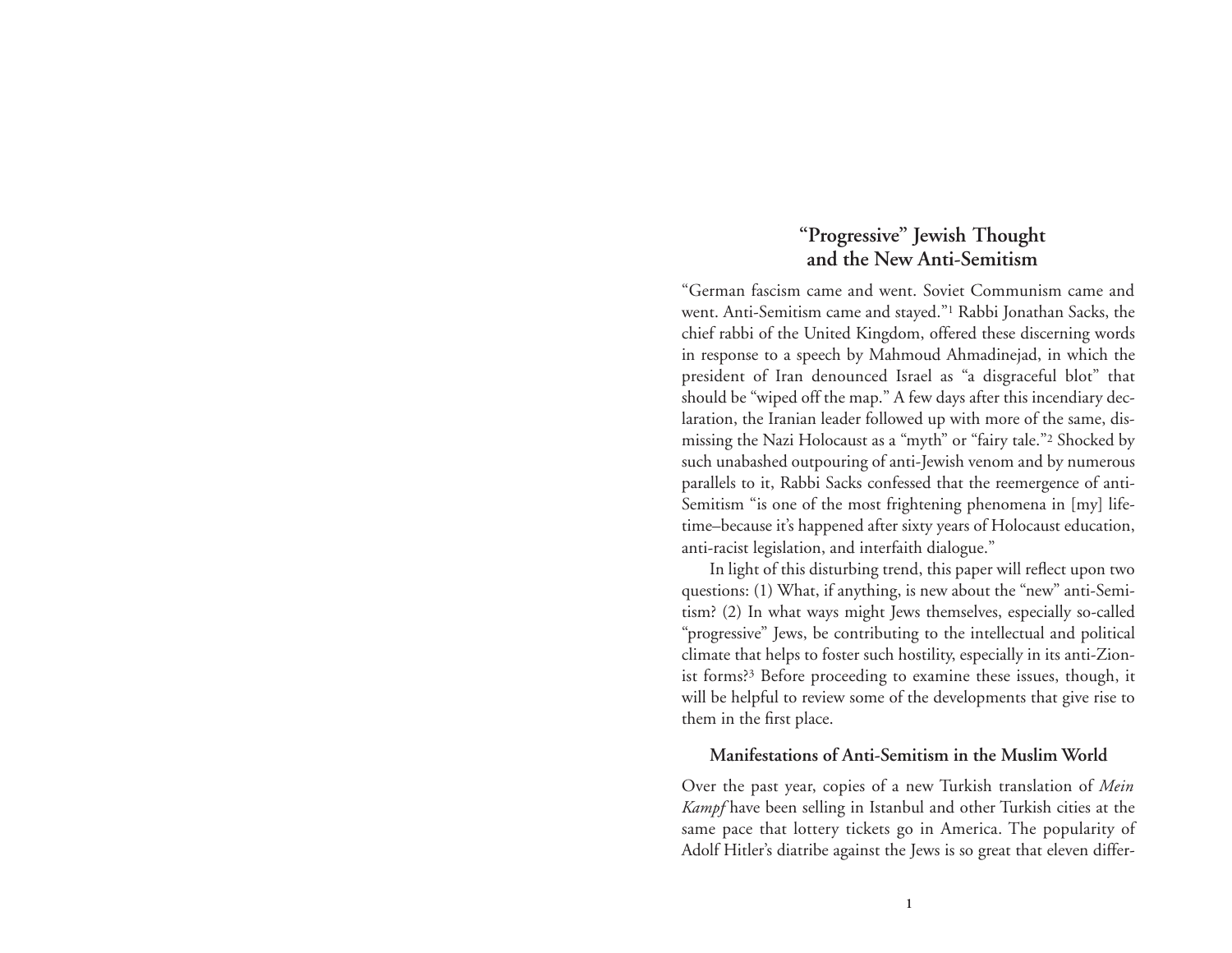ent publishers are currently marketing it; even so, bookstores evidently cannot keep up with the demand. New editions of *Mein Kampf* have also appeared in Lebanon and Saudi Arabia, and it is readily available in Arabic translation in London bookstores.4 The obvious appeal of this noxious book is one ominous sign among many that yesterday's ghosts are once again stirring.

At the same time, the *Protocols of the Elders of Zion*, another classic work of anti-Semitic literature, is also selling well in Turkey, as it is in Arabic translation throughout North Africa and the Middle East. Long ago exposed as fraudulent, this bogus tale of a Jewish plot to take over the world has emerged from a period of dormancy and disgrace to wide circulation today in Arabic-speaking countries. Two years ago, at a much-publicized exhibition of religious books in the Alexandria library in Egypt, the *Protocols* was prominently displayed next to a Torah scroll as one of Judaism's "sacred texts." A favorite in Iran, it was made available in English translation at the Iranian exhibition booth at the 2005 Frankfurt International Book Fair (as were such related titles, in Arabic, as *The Jewish Role in the 9/11 Destruction of the World Trade Center, The World Jewish Conspiracy, Three Thousand Years of Jewish Iniquity, The End of Israel*, etc.). The notion of a well-plotted Jewish scheme to seize power on a global scale is reiterated as well in the charter of Hamas, which cites the *Protocols* as an authoritative source to prove, among other things, that "there was no war that broke out anywhere without their [the Jews'] fingerprints on it." Additionally, the *Protocols* has inspired recent TV serial broadcasts in Egypt, Syria, and other Arab states. The appetite for such fare in broad segments of the Muslim world seems to be insatiable, and is being fed on a regular basis across the media of popular culture.

The ancient blood libel against the Jews is also being revived, with a new twist here and there. The older calumnies that Jews regularly kidnapped Christian children and drained their blood for baking matza can still be heard, although now the victimized youngsters are more commonly said to be Muslim. In Iran, for instance, television viewers have recently been treated to a gruesome series of programs that portray Jewish surgeons supposedly removing the eyes of stolen Palestinian children and utilizing them for the

benefit of sight-impaired Israelis. In another version of this same canard, a recently released Turkish film, *Valley of the Wolves–Iraq*, which played to sizable immigrant audiences in Germany and elsewhere, portrays an American Jewish surgeon operating on prison inmates in Iraq and transplanting organs from these prisoners into the bodies of sick patients in New York, London, and Israel.5

These doctors are presumably linked to those clever Israeli scientists who, it is widely believed, infected Yasir Arafat with fatal poisons that ended his life. Israeli doctors are also accused of actively and surreptitiously spreading the AIDS virus throughout the Muslim world; and, as further evidence of their malevolence, are said to be creating and spreading the avian flu virus to damage "genes carried only by Arabs."6 Add to these wild allegations the notions that Israelis have been sterilizing young Egyptian men with toxins secreted in chewing gum and contaminating Palestinian water sources with other toxins, and the picture of the poisonous Jew, long a stock feature in the repertoire of anti-Semitic stereotypes, widens further.

As if these supposed crimes weren't bad enough, the 9/11 terror attacks in New York and Washington, D.C., are broadly attributed to the Mossad, and even the earthquake and tsunami that devastated parts of Asia in late 2004 are said to be part of the evil plotting of the Jews. According to a program on Iranian television in June 2004, Jews set the Watergate trap that brought Richard Nixon down in disgrace and earlier were involved in the assassination of President John F. Kennedy. More recently, the dean of the law school of a Jordanian university accused the Israeli secret services of assassinating Lebanese leader Rafik Hariri and prominent Lebanese journalist Jebran Tueni. Although the Israelis had nothing whatsoever to do with the Danish cartoons that caused such an uproar across the Arab and Muslim worlds in February 2006, they were attributed to a "Zionist conspiracy."7 Numerous other examples could be added to this short list of purported acts of Jewish infamy. Suffice it to say that the list would be as lengthy as the items on it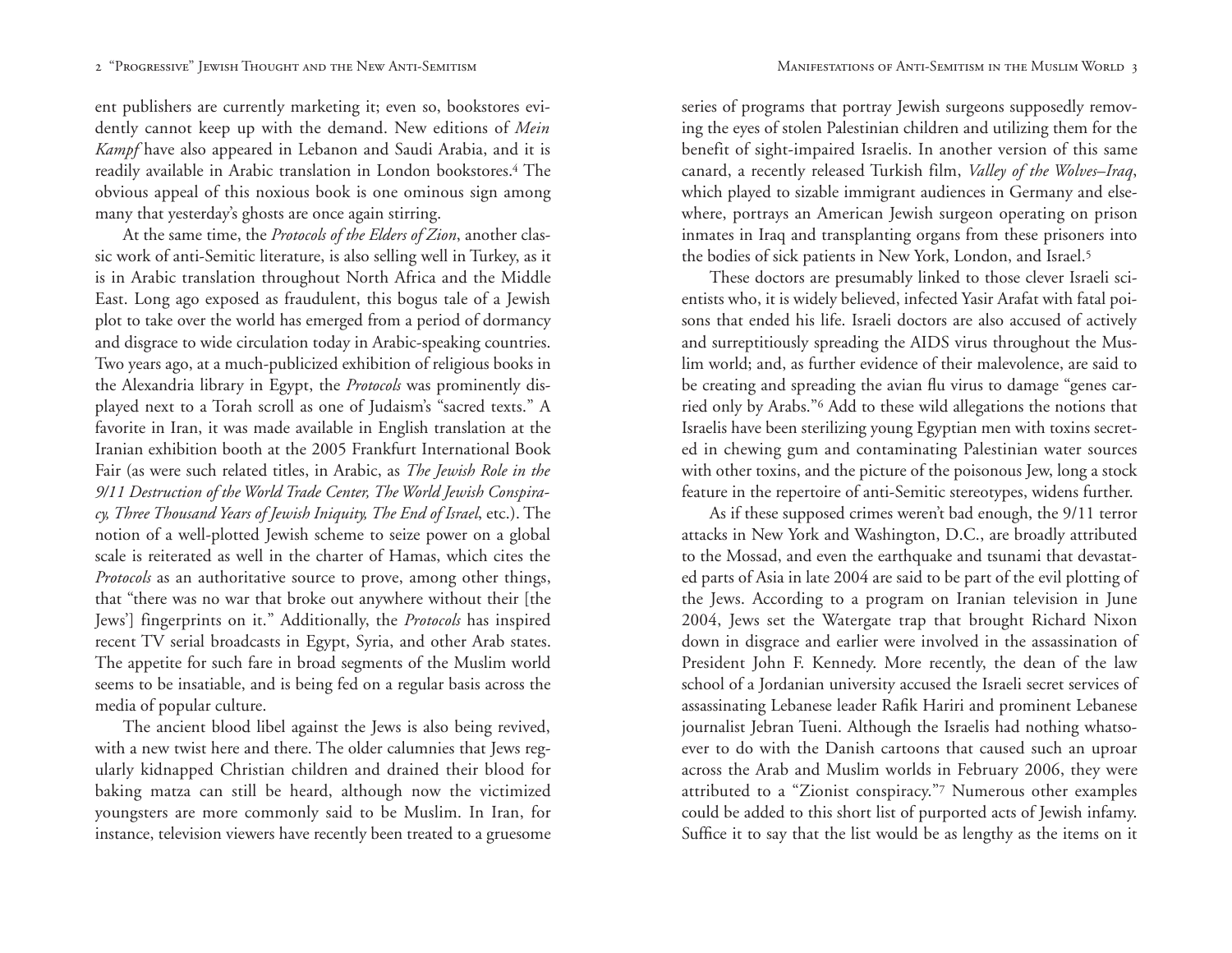enemy of both God and mankind.

fanciful and fraudulent. Nevertheless, for all our dismay that any rational person could believe such lies, countless people in the Muslim world evidently credit an array of trumped-up charges against the Jews as well-established truths—namely, that Jews are today, as they always have been, a treacherous, conniving, untrustworthy, sinister, all-powerful, and implacably hostile people, the eternal

Lest one get the impression that anti-Semitism of this extreme nature is to be found only in the Muslim world, it is important to note what has been taking place in the West over the past five or six years. While *Mein Kampf* may not be a best-seller in European bookstores, new translations of it in Czech, Polish, and other languages have recently appeared. Moreover, the man who wrote this foul book continues to inspire groups on the European right, some of whom are attempting to move from the discredited fringes of political life toward the respectable center in France, Belgium, Germany, Italy, and the countries of the former Soviet Union. At the same time, intellectual elites on the European left have become increasingly outspoken in their hostility to Jews and the Jewish state and are voicing a kind of animosity to both that has not been heard in Europe for years. Finally, as is well known, there are those among Europe's large Muslim populations who have been radicalized by jihadist passions and ideas and feel free to focus their antagonistic energies aggressively on the Jews.

# **A Conflation of Interests: Manifestations of Anti-Semitism in Europe**

One manifestation of the new anti-Semitism can be found right here—in a conflation of interests among those on the far right, segments of the intellectual left, and radical Islam. While formal alliances among these otherwise disparate groups are not readily apparent, they share one thing in common: a suspicion of Jews and, especially, an emphatic dislike of the Jewish state. Growing from these inclinations, an aggressive mood of censure and hostility has developed and led to an outbreak of malicious activities over the

past few years that has been well documented: Jews have been beaten on the streets of European cities; scores of synagogues, Jewish schools, and other communal institutions have been set on fire or otherwise attacked; Jewish cemeteries and sites of Holocaust commemoration have been repeatedly desecrated; and the Jewish populations of Paris, London, Brussels, Amsterdam, and other cities now live with more uncertainty about their welfare than they have felt for decades.

In 2004, some 532 anti-Semitic incidents were recorded in Great Britain alone, including 83 physical assaults against individual Jews—a rise of 42 percent from the previous year. In 2005, the overall number of incidents declined somewhat, but authorities nevertheless recorded 82 violent assaults against Jews.8 In light of such hostility, Rabbi Sacks has pointed to pervasive undertones of anti-Semitism in his country and added, with diplomatic understatement, "There have been times—the first in my memory when it has been uncomfortable to be a Jew in Britain." In France, the numbers of violent attacks against Jews and Jewish institutions have come down in recent months, thanks to a belated but generally effective effort on the part of French authorities to take such hostility seriously. Nevertheless, the climate remains tense in the mixed Jewish-Muslim neighborhoods around Paris. Especially after the much-publicized kidnapping, torture, and murder of Ilan Halimi, in February 2006, Jewish nerves throughout France have been set on edge. The Halimi case was especially gruesome, but it hardly stands out as an isolated incident. The fact is that since 2001, France has seen more open aggression against Jews and Jewish property than any other country in Europe. The situation reached the point where the chief rabbi of France publicly warned Jews in his country against appearing in public wearing a *kippah* or other religious symbols that would draw attention to them as Jews. He did so with good reason, for his counterpart in Belgium had been badly beaten on the streets of Brussels, and religious Jews in French cities were being harassed and assaulted on an almost daily basis. Only a few days after Halimi's death, three Jews, including the son of a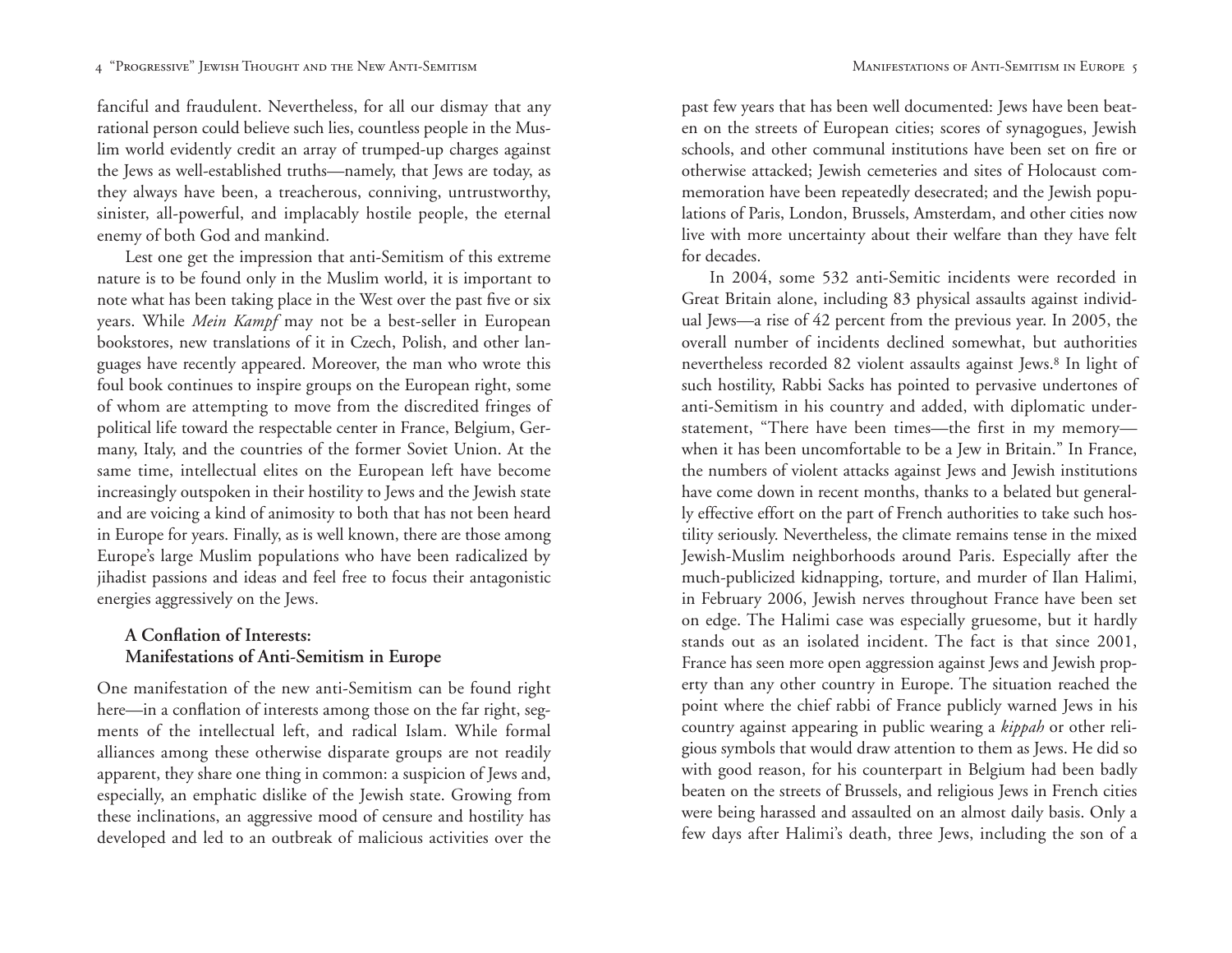rabbi, were brutally attacked by Muslim youths on the streets of Sarcelles, and similar incidents have since occurred elsewhere.

Then there is the ongoing airing in the public media of denigration, derision, scorn, and rebuke directed against the Jewish state and its supporters, and naturally, negative social and political consequences tend to accompany the steady appearance of such verbal aggression. In a prominent article published last year in the British newspaper the *Guardian*, Ken Livingstone, the current mayor of London, showed no hesitation in accusing Israel of "ethnic cleansing" and denounced the Israeli prime minister (Ariel Sharon) as a "terrorist" and "war criminal," declaring that he belonged in prison, not in political office.

In this same spirit of open animosity, in 2005, Britain's 40,000 member Association of University Teachers declared a boycott of Israeli scholars and academic institutions. It was eventually rolled back, only to be succeeded in May 2006 by an even larger and more comprehensive boycott effort initiated by the 67,000-member National Association of Teachers in Further and Higher Education, which denounced what it called Israel's "apartheid policies" and encouraged British academic scholars to sever ties with their Israeli counterparts. A group of British architects released a strong boycott statement in February 2006 against Israeli architects, and, at about the same time, the Church of England weighed in with an official pronouncement recommending divestiture from certain companies that do business with Israel. Similar measures against Israeli goods have already taken place in some Scandinavian countries.

To their credit, the German authorities have been keeping the lid on animosities directed against Jews, and yet recent polls have shown the number of people who hold anti-Semitic views is rising in Germany. The same could be said about popular sentiments toward Jews in Spain, Greece, and elsewhere. In Russia, over 5,000 public activists, parliamentarians, artists, and members of the clergy publicly called for the outright banning of Jewish groups, accusing them of plots against the motherland. A similar call has been issued by over 100 public figures in Ukraine. It is not surprising, therefore,

that physical assaults against Jews and Jewish institutions have been growing in these countries. In February 2006, a rabbi was murdered in Tashkent, a synagogue set ablaze in the Crimea, and other synagogues have been stoned or burned elsewhere in the former Soviet Union. Those who keep abreast of developments in Argentina, Brazil, and other South American countries report similar instances of anti-Semitic sentiment and sometimes outright aggression. And, as we know, the United States and Canada are not entirely immune from such threats and occasional incidents as well.

### **What Is New in Today's Anti-Semitism?**

What does all this anti-Jewish hostility tell us? Despite the huge scandal of the Holocaust, which most Jews probably thought would prevent public manifestations of anti-Semitism from ever appearing again, the genie is once more out of the bottle. Is there a new anti-Semitism today? There is, and while much of it resembles the anti-Semitism of the past, certain features of present-day hostility to Jews and sometimes also to Judaism do seem new.

One is that, like so much else today, Jew-hatred has been globalized and leaps effortlessly across borders. In the past, antagonism to Jews tended to take the form of localized activities, but thanks to the Internet and other global media, anti-Semitism now belongs to the world at large. With the press of a computer key, it can be accessed and distributed in a flash.

Two, while often drawing on the same repertoire of fabricated claims against the Jews as in the past—that they are clannish, conspiratorial, money-hungry, manipulative, predatory, etc.—anti-Semitism is protean and evolves. As already indicated, it may, for instance, promote images of Jews as poisoners, but instead of contaminating wells, as they were said to do in the medieval period, or blood, as in the Nazi period, this time Jews may be accused of contaminating the atmosphere itself or targeting DNA.

Three, some of the most virulent sources of today's anti-Semitism are located within the Muslim world, not, as in the past, within Christendom. While some of this negative passion is attributed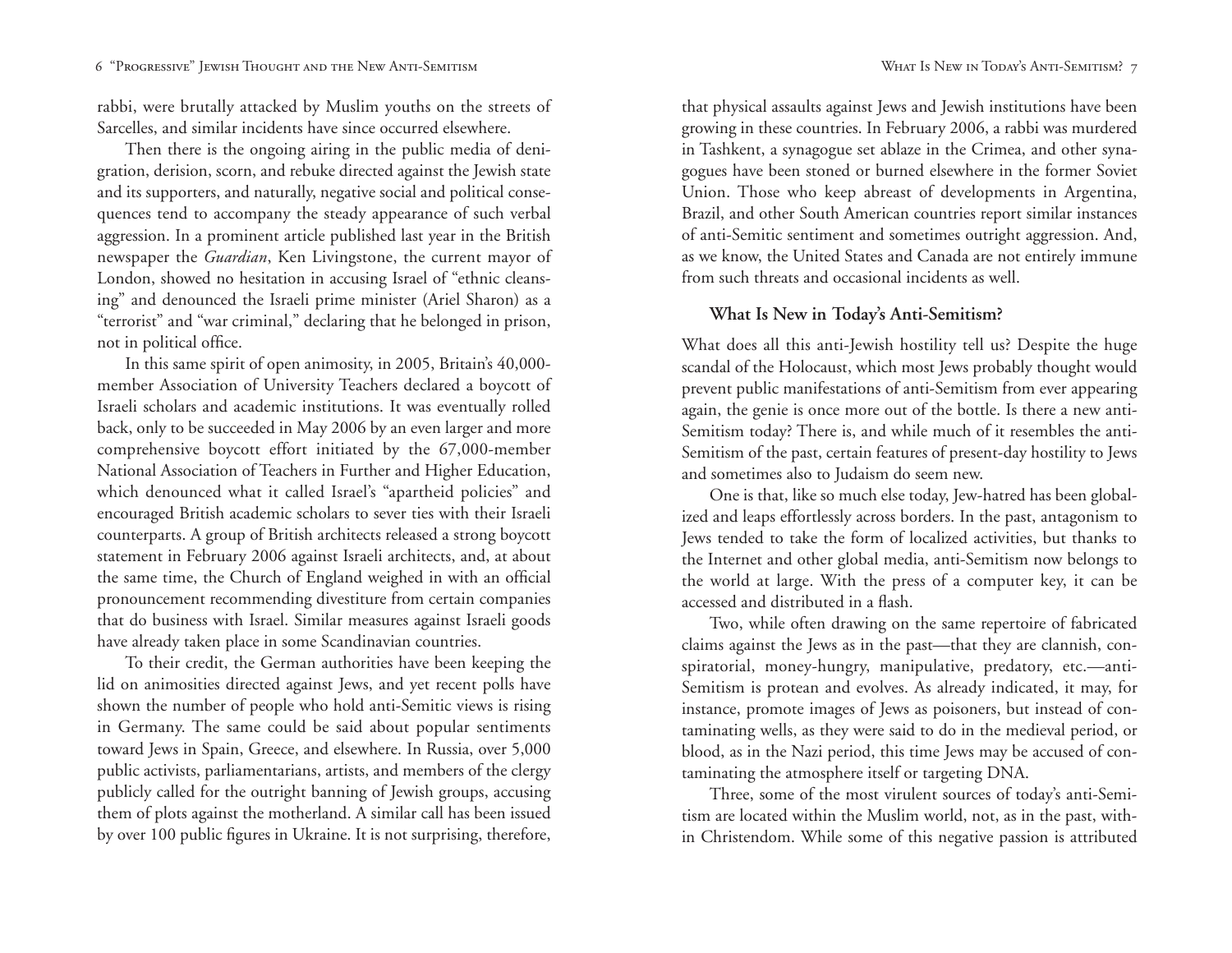to Muslim anger toward Israel for its treatment of the Palestinians, much of it predates the violence brought on by the recent intifadas and has roots within Arab Muslim culture. To understand Muslim anti-Semitism today, one has to see it as part of a crisis within Islam itself, as well as part of its deep-seated grievances against the West.

Four, and most prominently, some of the most impassioned charges leveled against the Jews today involve vicious accusations against the Jewish state. Anti-Zionism, in fact, is the form that much of today's anti-Semitism takes, so much so that some now see earlier attempts to rid the world of Jews finding a parallel in presentday desires to get rid of the Jewish state.

### **Questioning Israel's Essence, Not Israeli Policies**

Israel's policy of encouraging Jewish settlement in Gaza (which it abandoned in 2005) and the West Bank has long been a flash point of dispute, and its sometimes harsh treatment of Palestinian Arabs living in those areas has also drawn a great deal of negative attention. Criticizing such policies and actions is, in itself, not anti-Semitic. To call Israel a Nazi state, however, as is commonly done today, or to accuse it of fostering South African-style apartheid rule or engaging in ethnic cleansing or wholesale genocide goes well beyond legitimate criticism. Apart from the United States, to which it is almost always linked by its enemies, no country on earth is as vilified as the Jewish state. Moreover, those who denounce it as an outlaw or pariah nation are found on both the left and the right, among the educated elites as well as the uneducated classes, and among Christians as well as Muslims.

In some quarters, the challenge is not to Israel's policies, but to its legitimacy and right to an ongoing future. Thus, the argument leveled by Israel's fiercest critics is often no longer about 1967 and the country's territorial expansion following its military victory during the Six-Day War, but about 1948 and the alleged "crime," or "original sin," of its very establishment. The debate, in other words, is less about the country's borders and more about its origins and essence. One of the things that is new and deeply disturbing about

the new anti-Semitism, therefore, is precisely this: the singling out of the Jewish state, and the Jewish state alone, as a political entity unworthy of a secure and sovereign existence. As Jacqueline Rose, the author of *The Question of Zion* (Princeton University Press, 2005), puts it, "the soul of the nation was forfeit from the day of its creation."9

#### **A Jew among the Anti-Zionists: Jacqueline Rose**

Rose typifies one of the most distressing features of the new anti-Semitism—namely, the participation of Jews alongside it, especially in its anti-Zionist expression. Her book is a disturbingly revealing example of this tendency. More an indictment than an examination of its subject, *The Question of Zion*, dedicated "to the memory of Edward Said," is fashioned as a companion piece to Said's *The Question of Palestine*. Rose is intrigued by Zionism, but claims to be "appalled" by what she sees as its encouragement of gross wrongdoings. As if it were foreordained from the start, "violence," she writes, "would be the destiny of the Jewish state" (p. 124). Moreover, the "cruel powers" of this state have not only brought "injustice" to the Palestinians, but have subverted "the moral mission of Israel"(p. 133), put at risk the Jewish nation's own "safety and sanity" (p. 85), and right now are even "endangering the safety of Diaspora Jewry" by helping to provoke a new anti-Semitism (p. xviii). In sum, Israel on its present course "is bad for the Jewish people" (p. 154) and also bad for just about everyone else.

Rose, who leans heavily on the dubious methods of psychohistory, begins her analysis of Zionism with an extended reference to one of the most ruinous personalities in Jewish history—Shabbatai Zvi, the seventeenth-century messianic pretender and apostate from Judaism (to Islam)—whom she identifies as a "proto-Zionist." Convinced that "a line runs directly" (p. 3) from this aberrant figure to modern Zionism, she proceeds to identify Theodor Herzl as his kindred spirit. What animated both men, in the author's view, was the deep passions that fuel Jewish messianism, which Rose associates with madness. Zionism, the latest incarnation of the messianic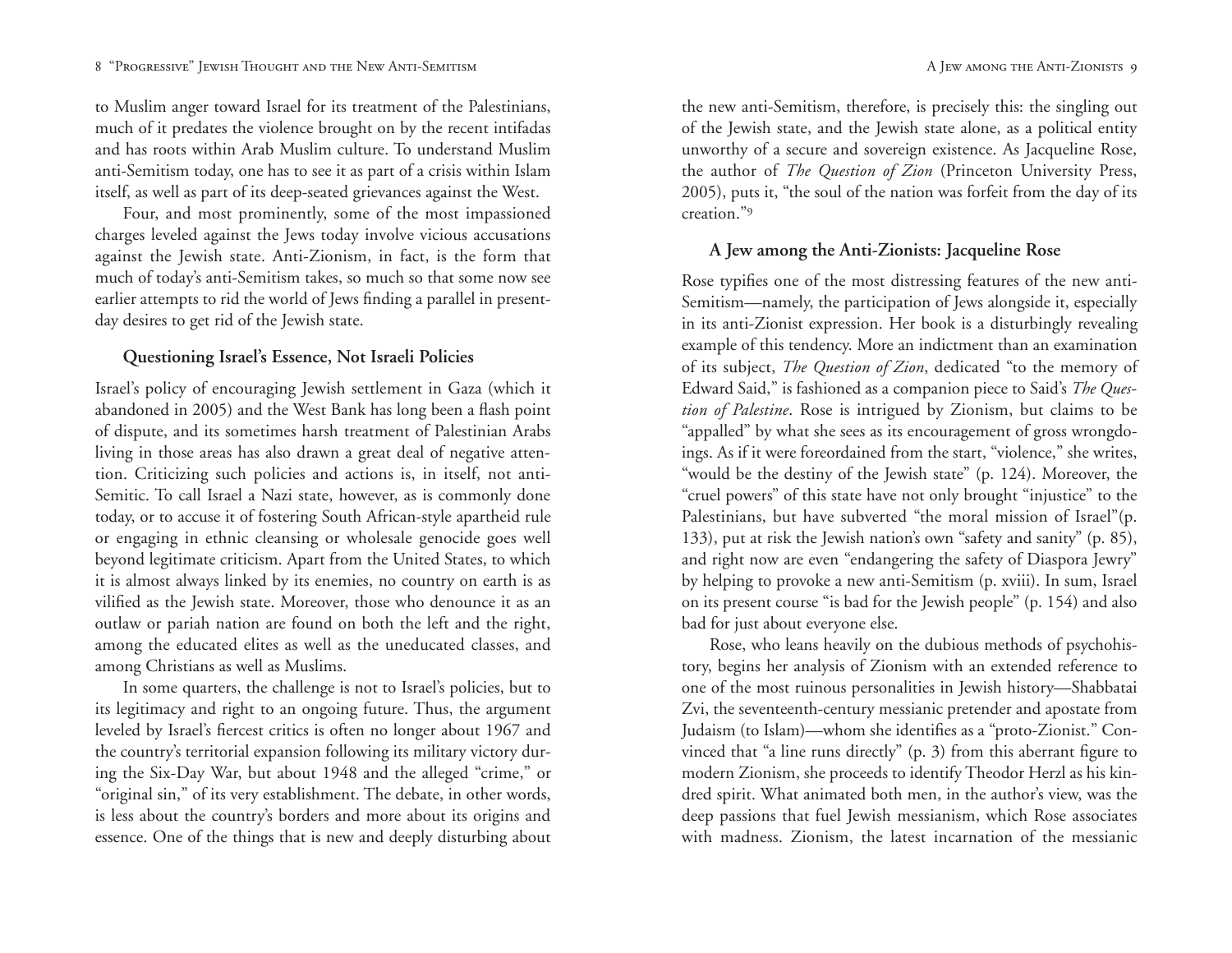furies, is similarly driven: "We take Zionism to be a form of collective insanity" (p. 17). And those who embrace it are part of a group neurosis. All the early Zionist thinkers and activists, in her view, were touched by this madness in one way or another.

In fact, as most histories of Zionism demonstrate, the opposite is the case. Israel's founders, by and large, were secular Zionists who opposed religious notions like messianism and chosenness. The majority of their successors, likewise, have kept distant from such ideas and have built the state along the pragmatic and rationalist lines of other modern states. Rose, though, will have none of that and prefers to believe that Israel's leaders, inspired by Sabbatean and messianic excess, have brutally activated the "latent violence" within Zionism and brought "tragedy" to "both peoples in Israel-Palestine" (p. xvi).

She is fond of using the language of "tragedy" to describe the sins of Zionism, but more often she pitches the register of her alarm and disapproval higher still and takes recourse to "catastrophe." This word, repeated again and again, is hardly a neutral term in the discourse on the Middle East conflict, for it is the English translation of "*al nakba*," the Arabic term that Palestinians commonly use to describe the events of 1948, which for the Jews led to an independent state and for Palestinians brought defeat and dispersion. Because Rose closely aligns herself with this reading of history—"I believe the creation of Israel in 1948 led to a historic injustice against the Palestinians" (p. xvi), she writes—her lexicon of descriptive terms for Zionism and its errant ways is overwhelmingly negative: "agony," "anguished," "belligerent," "bloody," "brutal," "cataclysmic," "corrupt," "cruel," "dangerous," "deadly," and "militaristic" alternate with "apocalyptic," "blind," "crazy," "delusional," "defiled," "demonic," "fanatical," "insane," and "mad." Presented in these terms, Zionism appears to be both inspired and nightmarish, ruthless and deranged. Moreover, Rose speculates, it contained this explosive mix right from the start: "sown somewhere at the very center of [the Zionist vision]" are "the seeds of catastrophe"(p. xiv). Most scholars these days are reluctant to think about national histo-

ries in terms of manifest destinies and unbroken lines of continuity across centuries, but Rose is not writing factual history so much as she is developing a psychopolitical myth of Israel's origins and development. Since hers is an emphatically negative myth, matters only get worse after the creation of the Jewish state. Convinced that the Jews of Israel have imposed upon the Palestinians an almost unparalleled degree of suffering, she does not hesitate to pose the loaded question: "How did one of the most persecuted peoples of the world come to embody some of the worst cruelties of the modern nation-state?" (p.115) Compared to the truly horrendous crimes committed by other nation-states—think Sudan, Cambodia, Slobodan Milosevic's Serbia, or Augusto Pinochet's Chile—Israel's record actually looks relatively good. Foregoing any comparative perspective, though, the author presses her case against Israel alone. She does not deny "the legitimacy of the Jewish people's desire for a homeland" (p. 146), but she rues the form that this desire took and believes that Israel, now in "decline" (p.154), is manifestly "in danger of destroying itself" (p.155).

As evidence, she alleges Israel's wanton destruction of Palestinian society, including the "razing [of] the town of Jenin" (p.103) in April 2002. Like much else in this deeply flawed book, this charge is either a blatant error or an outright fabrication. In response to Palestinian suicide bombings, Israeli forces fought against Palestinian militants in a refugee camp near Jenin, but the city itself was left untouched. To claim, as she does, that Jenin was leveled is to indulge in either bad scholarship or bad faith or both.10

As if the foregoing were not bad enough, to point up how tainted Zionism is, Rose reaches for the ultimate weapon in the anti-Zionist arsenal—the alleged link between the Jewish national movement and Nazism—and offers this gratuitous and altogether baseless anecdote: "It was the same Paris performance of Wagner," she writes, "when—without knowledge or foreknowledge of each other—they [Theodor Herzl and Adolf Hitler] were both present on the same evening, that inspired Herzl to write *Der Judenstaat* and Hitler *Mein Kampf*" (pp. 64-65). Inasmuch as Herzl died in 1904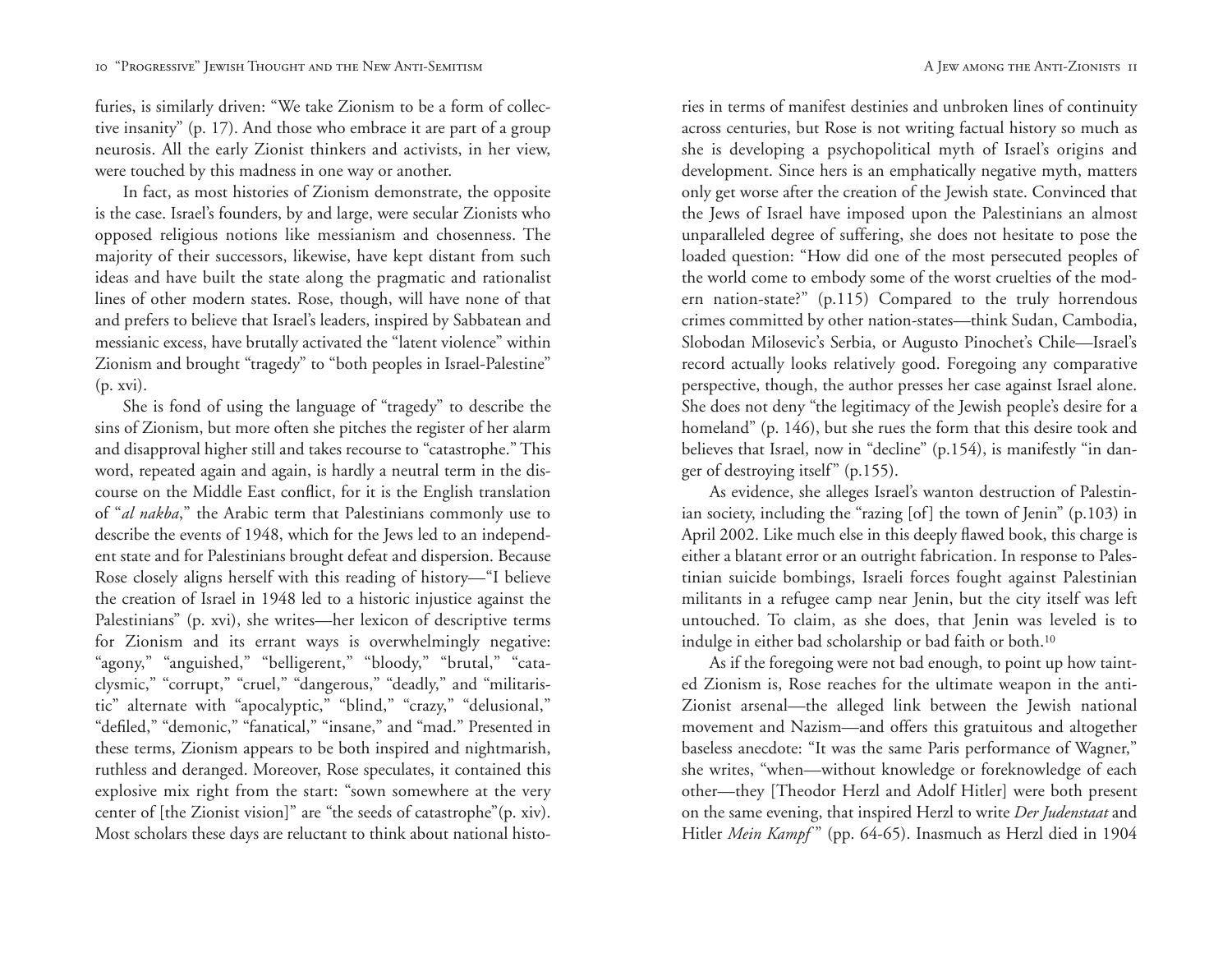and Hitler never set foot in Paris until his triumphal entry into the French capital in 1940, this story is entirely apocryphal. Even if there were some historical basis for placing Hitler in the Paris opera house at the time when Herzl was alive to have attended—and there is not—Hitler would have been a mere child then and hardly likely to draw inspiration for the writing of *Mein Kampf*. Surely Rose should have known that. Why, then, did she make this historically impossible linkage between the father of Zionism and the father of Nazism?

As if to head off a more obvious explanation, Rose more than once feels compelled to declare that criticism of Israel is not tantamount to anti-Semitism, and, of course, she is right. But then how do we account for her constant references to "the injustice of Israel" (p. 115), to its "capacity for evil" (p. 103), to its fundamental "belligerence" and inherent "violence," to its being "mad" and "crazy," while no such damning qualities are ascribed to any of Israel's neighbors, who are not generally known for their tolerant and peaceful ways?

The many false notes in this book point to something badly awry at the core of Rose's treatment of her subject. On several occasions she claims to be "appalled by what the Israeli state perpetrates on a daily basis in the name of the Jewish people" (p. 11). Her overwrought rhetoric notwithstanding, nothing in her book expresses any genuine concern for the Jews as a people. In fact, Rose exhibits only antipathy for collective identities of any kind and most especially for ethnic or national identities. Like other postmodernists, she finds the concept of the "nation" suspect, and large, enveloping national ideas like Zionism anathema. When she writes that "Israel inscribes at its heart the very version of nationhood from which the Jewish people had had to flee" (p. 83), she comes uncomfortably close, once again, to equating Zionism with German anti-Semitism at its worst. Like her historically unsupported effort to tie Herzl to Hitler, such poisonous linkages reveal nothing about the reality of Zionism, but a great deal about the author's uneasy identity as an anti-Zionist Jew facing the reality of the Jewish state.

# **Michael Neumann and the Accusation of Genocide with all Jews Complicit**

Rose's unease is mild, though, compared to the pathological fury one finds among some other anti-Zionist Jews. As a telling example, let us review the reflections on Israel and present-day anti-Semitism of Michael Neumann, a professor of philosophy at Trent University in Canada and author of *What's Left: Radical Politics and the Radical Psyche*.11 Neumann accuses Israel of committing "Zionist atrocities" and of waging "a race war against the Palestinians," a war whose purpose is nothing less than "the extinction of a people." Toward this end, Israel has embarked on "genocide" against the Palestinians—"a kinder, gentler genocide that portrays its perpetrators as victims."

The Palestinians "are being shot because Israel thinks all Palestinians should vanish or die.... This is not the bloody mistake of a blundering super-power but an emerging evil." Moreover, the guilt belongs not only to Israelis, but to Jews in general, "most of whom support a state that commits war crimes." Such support implicates all Jews, Neumann contends—so much so that "the case for Jewish complicity seems much stronger than the case for German complicity" in the crimes committed against the Jews during the Holocaust.

He is aware there are those who will resent an assessment that paints Jews in such black colors, but he will run the risk of their ire. Indeed, "if saying these things is anti-Semitic, then it can be reasonable to be anti-Semitic." Moreover, "some anti-Semitism is acceptable." What would he say, one wonders, if an "acceptable" level of anti-Semitism were to lead to outright aggression against Jews? He answers: "Who cares?... To regard any shedding of Jewish blood as a world-shattering calamity ... is racism, pure and simple; the valuing of one race's blood over all others."12

The thinking here is so breathtakingly awry that one hardly knows how to address it. First of all, Jews do not typically define themselves in racial terms, nor do they value other people's lives according to their "blood." To claim so shows either gross ignorance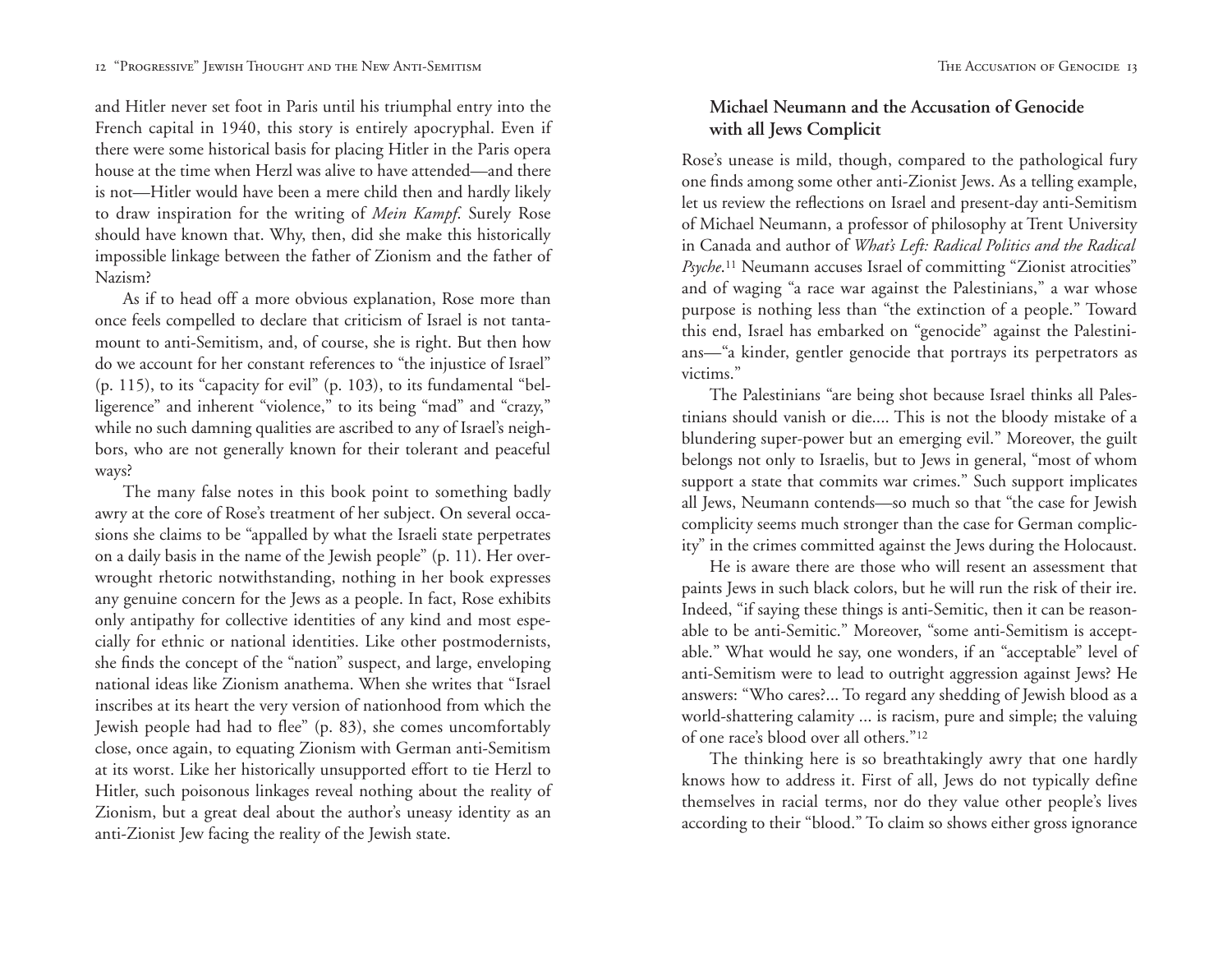or outright malice. Most Jews in Israel, far from wishing each and every Palestinian dead, as Neumann declares, are looking for ways either to make peace with the Palestinians or to live apart from them. By no reasonable standard of historical comparison or legal judgment can one show that Israel is intent on genocide; nor are the Israelis engaged in a "race war" against the Palestinians. Indeed, if there is "racism" to be perceived in this conflict, it is far more likely to appear in Palestinian teachings and preachings about the Jews than the other way around. Israel's aim is to free itself finally from the state of siege that has been the country's fate since its inception and enjoy something like a normal life. Short of that, it does what it believes it needs to do to protect its citizens from being blown apart as they sit in cafes and on city buses by Palestinian suicide bombers intent on their own campaign of "extinction."

Given what they know firsthand of the lethal character of anti-Semitism, most Jews of Israel will not endorse any form of anti-Semitism as "reasonable" or "acceptable." Prof. Neumann believes otherwise and even proposes that "we should almost never take anti-Semitism seriously, and maybe we should have some fun with it." How many other Jews, one wonders, will want to join him in pursuing such fun?

In fact, there are lots of others, as anyone who surfs the Internet will see merely by clicking on "Jews against Israel." Hundreds of entries that sound like Neumann's article instantly appear, many of them representing anti-Zionism at its most aggressive.

### **Jewish Opposition to Zionism in Historical Perspective**

Opposition to political Zionism is not a new development within Jewish thinking, of course, and, especially in the prestate period, was even a pronounced tendency within certain political, religious, and intellectual circles. Jewish Marxists regularly denounced Zionism as inherently imperialist, colonialist, racist, and repressive; they saw it as an ideological enemy of those who stood on the side of the oppressed in the class struggle. At the other end of the spectrum, rigorously observant Jews associated with Neturei Karta and other

extreme Orthodox groups have regarded the idea of a Jewish state established before the days of messianic redemption as blasphemous and have passionately opposed it on religious grounds.

For other reasons, Reform Jews in the United States likewise opposed the idea of a territorially-based independent Jewish nation and rejected any claims of political Zionism on them. And some prominent Jewish liberal intellectuals, convinced that the creation of a sovereign Jewish country in Palestine would be unacceptable to the majority Arab populations in the region and inevitably would lead to unending war, stood against the state-building ambitions of Zionism and advocated the idea of a binational state instead.

Prior to 1948, each of these tendencies had its adherents, some of whom continued to oppose Zionism even after Israel's establishment in that year. Once Jewish political sovereignty became a fact, however, and the small, embattled, but accomplished Jewish nation became a source of pride, anti-Zionism among Jews waned, especially following the war of June 1967, even if it did not disappear completely. In recent years, however, there are signs of an anti-Zionist revival, particularly among Jews on the left.

### **Tony Judt: "Israel Is Bad for the Jews"**

The historian Tony Judt, for instance, has published a series of increasingly bitter articles over the past three years in the *Nation*, the *New York Review of Books*, and *Ha'aretz*, in which he has called Israel everything from arrogant, aggressive, anachronistic, and infantile to dysfunctional, immoral, and a primary cause of present-day anti-Semitism. "Israel today," Judt avers, "is bad for the Jews,"13 and it would do them and everyone else a service by going out of business. "The time has come to think the unthinkable," he writes, and that is to replace the Jewish state with "a single, integrated, binational state of Jews and Arabs."14

Far from being new, this is an old idea and, by now, a properly discredited and discarded one; everyone knows that such an entity, were it ever to come into being, would before long be an Arab-dominated state in which a residual Jewish presence would, at best, be a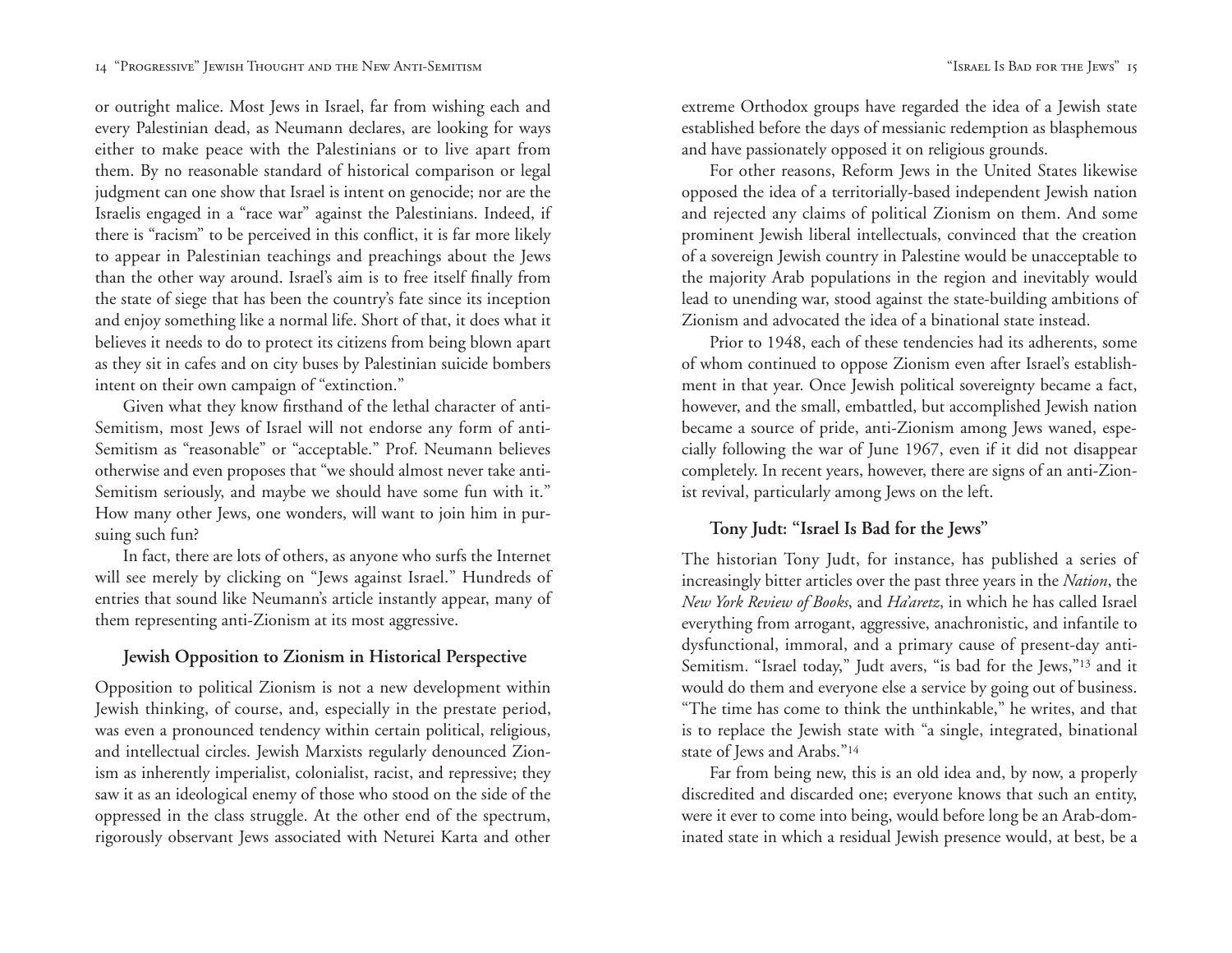tolerated minority. In promoting such an obsolescent scheme, which would spell an end to a territorially-based Jewish national existence, Judt, as Benjamin Balint persuasively argues, unwittingly aligns himself with older forms of Christian opposition to Jewish particularism: "Israel is merely the new ground upon which the old battle over Jewish distinctiveness is being waged."15 Nevertheless, Judt has his followers, and talk of dissolving the Jewish state and replacing it with a binational state is once again in the air in certain intellectual circles.

#### **Collections of Critics**

For an exposure to the full range of such sentiments, one could hardly do better than to consult two recently published collections: *Wrestling with Zion: Progressive Jewish-American Responses to the Israeli-Palestinian Conflict*, edited by Tony Kushner and Alisa Solomon (New York: Grove Press, 2003) and *Radicals, Rabbis and Peacemakers: Conversations with Jewish Critics of Israel*, edited by Seth Farber (Monroe, ME: Common Courage Press, 2005).

Liberally sprinkled through the pages of the first of these books are references to Israeli "apartheid," "racism," "colonialism," and "ethnic cleansing." These descriptors have become part of standard discourse among "progressive" American Jews, who seem to take for granted that the historical record shows Israel to be an aggressor state guilty of sins comparable to those of Hendrik Verwoerd's South Africa and Hitler's Germany. As for "Zionism," gone are the days when it was praised by those on the left as a movement of Jewish national liberation. One contributor, Joel Kovel, a professor at Bard College, who is writing a book on post-Zionist Israel, suggests that Zionism "is equivalent to a form of racism" and is unforgiving that it brought about "the Jewish homeland at the expense of another people" (p. 357).

The prominent poet Adrienne Rich proposes that the very word "Zionism" is "so incendiary, so drenched in idealism, dissension, ideas of blood and soil, in memories of victimization and pursuant claims of the right to victimize" that it "needs to dissolve before twenty-first century realities" (p. 164). She neglects to say precisely what these "realities" are, but inasmuch as she affirms the extraterritorial ideal of "a Jew without borders" (p. 165), it is evident that, for her, the word "Zionism," along with the whole Zionist project, has served their purpose and should be retired.

Still another contributor, Sara Roy, who identifies herself as the daughter of Holocaust survivors, notes that "within the Jewish community it has always been considered a form of heresy to compare Israeli actions or policies with those of the Nazis" (p. 176). Then she proceeds to draw just such a comparison by accusing Israel of replicating Nazi occupation policies.

In more condensed form, Irena Klepfisz, a poet and Holocaust survivor, declares that "you can be a victim and also a victimizer" (p.367)—a simplistic charge routinely made by those who wish to blacken Israel's image in the worst way by drawing unseemly parallels between Jews as victims and those who victimize them.

Some of Israel's Jewish critics are irate at the country for still other reasons: In their eyes, Judaism itself has fallen casualty to Israel's sins, and the cost to their own religious principles is so high as to render questionable the value of the state's existence. "I'm not against Israel," writes Douglas Rushkoff, a New York-based author who writes on media and new culture. His objection rather is to the version of Israel which he sees as "this nationalized refugee camp," which is "a compromise of Jewish ideals, and not their realization....We get a claim on some land, but we lose our religion in the process" (pp. 181, 182).

Daniel Boyarin, a professor of Talmud at the University of California at Berkeley, joins Rushkoff in this critique but goes him one better. Just as Christianity may have died at Auschwitz, Treblinka, and Sobibor, laments Boyarin, so "I fear ... that my Judaism may be dying at Nablus, Deheishe, Beteen (Beth-El), and al-Khalil (Hebron)" (p. 202). As always, the recourse to Holocaust parallels is a sure sign that lucid thinking has been replaced by bias. In this case, as in others, Jewish identity is affirmed in opposition to the Jewish state.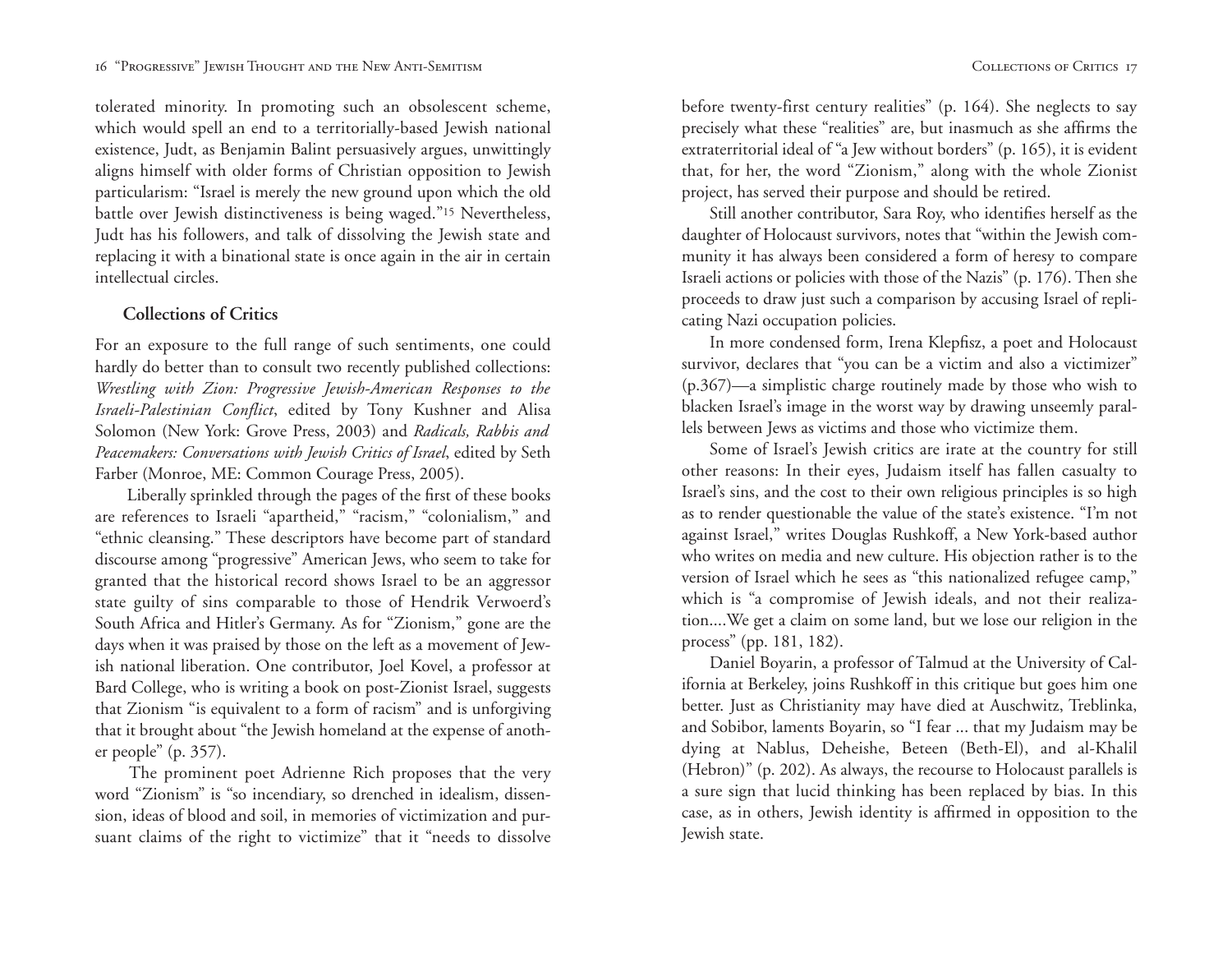#### New Rituals of Dissent 19

#### **New Rituals of Dissent**

Some Jews devise novel changes in their practice of Judaism to reflect the ways in which, so they claim, Israel has damaged the religion. Jews who are members of JATO ("Jews Against the Occupation"), for instance, build what they call "an anti-occupation *sukkah* with pictures of destroyed Palestinian buildings" adorning its walls. Marc Ellis, a professor of Jewish Studies at Baylor University and the author of several anti-Zionist books written from a liberation theology perspective, proposes that the synagogue Torah scrolls be replaced in the Ark of the Covenant by replicas of Israeli helicopter gunships, which he argues are the true symbol of Israeli reality today (p. 155).

Anti-Zionist Jews have introduced other rituals as well, such as taking an oath against exercising their rights under the Law of Return—the privilege of citizenship in Israel that every Jew (except one who has a criminal past and might endanger the public welfare) currently enjoys. "Far from being protected by Israel, I feel exposed to danger by the actions of the Israeli state," writes Melanie Kaye/Kantrowitz. "I am declaring another way to be Jewish.... I renounce my right to return" (p. 256). At the ritual circumcision of their son, Meg Barnett and Brad Lander issued a similar declaration: "We are thrilled to pronounce you a Jew without the Right of Return. Your name contains our deep hope that you will explore and celebrate your Jewish identity without confusing it with nationalism" (p. 293).

As these gestures of Jewish dissent indicate, there is a tendency among American Jews who identify themselves as "progressive" to embrace positions on Zionism and Israel that are as negative, and sometimes even as damning, as any to be found among the most fervent non-Jewish anti-Zionists. One recognizes in their writings passions of anger and indignation, bitterness and repudiation that transcend those associated with mere politics. Israel in their eyes is guilty of a great betrayal and should be punished. Never mind that more than a thousand of its citizens have been murdered in the last few years and thousands more maimed for life. Never mind as well

that Israel is singled out more than any other country on the globe for inaccurate and one-sided condemnations of its alleged human rights abuses and targeted for boycotts and divestment campaigns. And never mind that, alone among the world's countries, Israel's very existence is considered an aggression, its legitimacy subjected to doubt, and its right to a future openly questioned.

No historical or political explanations of Israel's current predicament are acceptable to some of the country's Jewish critics, nor can the Jewish state be easily redeemed from its perceived wrongdoings. "History is screwing us totally up ... forget the history," suggests Irena Klepfisz (pp. 358-59). She is for less explanation and more action—and now.

Like other "oppressive" regimes before it, Israel is judged to be guilty of the worst and must be brought to heel. Journalist Esther Kaplan, commenting on the charge by a young Rutgers University activist that "Israel is a racist state, an imperialist state—it is and should be a pariah state," remarks: "[I]f that's what it takes to bring down the occupation..., Israel should absolutely become a pariah state.... The time has come when Israel must be totally isolated by world opinion and forced, simply forced, to concede" (p. 87).

While their numbers are still relatively small, activists in groups like A Jewish Voice for Peace, Jews for Peace in Palestine and Israel, Students for Justice in Palestine, the Labor Committee for Peace and Justice, the International Solidarity Movement, and other "communities of the principled and disobedient"—the term is Susan Sontag's (p. 348)–are organizing to bring about their political goals, whatever the costs. With others who condemn Israel as a "racist state, an imperialist state," some will do whatever they can to make it a pariah. The full effects of their efforts may not be clear to these Jews, for they couch their ambitions in high-sounding terms like "peace," "justice," and "reconciliation." Should they ever succeed in reducing Israel's already embattled status to that of a rogue state, "totally isolated by world opinion," the result would not be a fuller measure of peace and justice for either the Israelis or the Palestinians but, almost certainly, the opposite.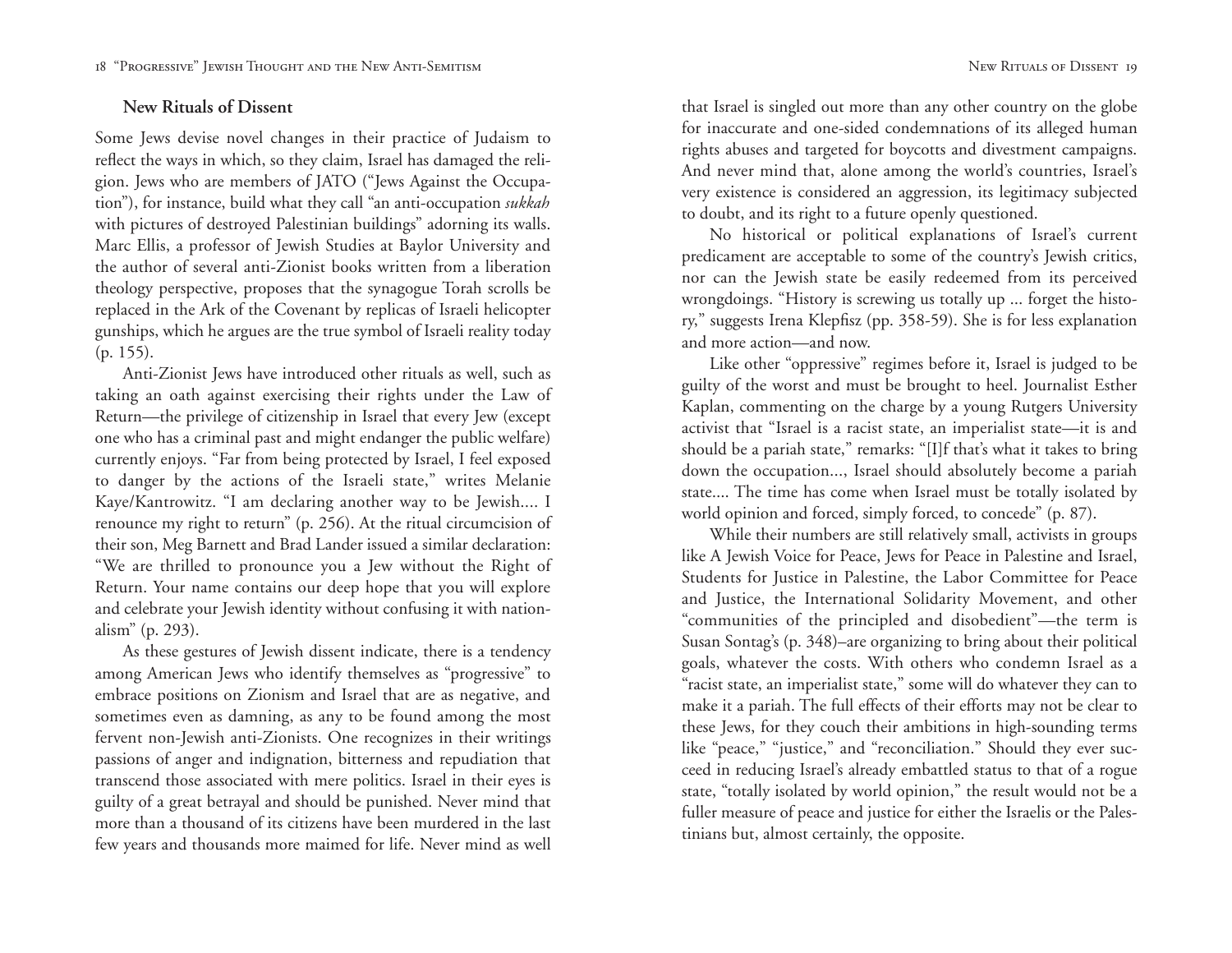# **Progressives' Complaint:** *Radicals, Rabbis, and Peacemakers*

The true end point of these views is not just to force the Israelis out of the territories they have occupied since 1967, but to force an end to the Jewish state itself. This goal is suggested more implicitly than explicitly in some of the contributions to *Wrestling with Zion*, but it gets spelled out quite openly in Seth Farber's collection of interviews with anti-Zionist Jews. The book's contributors include Noam Chomsky, Steve Quester, Joel Kovel, Norton Mezvinsky, Ora Wise, Norman Finkelstein, Phyllis Bennis, Adam Shapiro, Daniel Boyarin, Rabbi David Weiss, and Marc Ellis, most of whom are identified as "progressive."

Whatever substantive meaning the term "progressive" may once have had, it appears in *Radicals, Rabbis and Peacemakers* as little more than a self-validating honorific—the presumed equivalent of moral and political virtue itself. Like "peace," "justice," and much else in the contemporary lexicon of leftist rhetoric at its most dogmatic, "progressive" has worn badly; and in Farber's overheated book, the term appears either as a pious gesture in the direction of utopian politics or, with reference to Zionism, signals views that can only be called regressive. The Israel that emerges in *Radicals, Rabbis and Peacemakers*—a country characterized as "amoral," "barbaric," "brutal," "destructive," "fascistic," "oppressive," "racist," "sordid," and "uncivilized"—is indistinguishable from the despised country regularly denounced by the most impassioned anti-Semites.

As pictured by Farber and his colleagues, Israel is guilty of every sin that a modern nation-state is capable of committing—from "apartheid" and "state terrorism" to "ethnic cleansing," "crimes against humanity," and "pure genocide." No convincing evidence is offered to support any of these extreme charges. Rather, as demonstrated by the contributors to this book, it is an unquestioned assumption of their collective thinking that Israel is an inherently racist, oppressive, and singularly brutal country and, ipso facto, stands guilty as charged. For what is alleged to be its racist, systematic cruelty, the Jewish state is likened to the Ku Klux Klan and

South Africa during the worst years of apartheid rule. Lest these analogies be considered too tame, Farber quotes the theologian Marc Ellis, who favors references of a still stronger kind: "'What the Nazis had not succeeded in accomplishing ... we as Jews have embarked upon" (p. 15).

Others portray Israeli actions in similarly exaggerated and defamatory terms. Adopting the Palestinian nomenclature, Joel Kovel calls Israel's still incomplete security fence an "Apartheid Wall" and compares the lives of Palestinians on the other side of it to Jews in "the Warsaw Ghetto" (p. 67). Anyone who knows anything about life and death in the Warsaw ghetto will find the comparison as bogus as Rose's attempt to tie Herzl to Hitler. But Kovel is undeterred by the transparent falsity of his analogy and, determined to smear the Israelis, goes on to make his obscene point all the same.

In much the same spirit, Steve Quester wonders if Israelis are "going to build gas chambers and kill them all" (p. 41), but then backs off from that idea and imagines that the Israeli plan for the Palestinians is merely to "terrorize" and "starve" them out. Seth Farber himself holds to the harsher view and insists on conflating Israeli "racism" with "Nazi anti-Semitism" (p. 137). And Rabbi David Weiss goes him one better by claiming that the Zionists have actually been "worse than Hitler" (p. 206).

No serious scholar of history would argue that Israel's actions warrant legitimate comparison with the systematic cruelties of apartheid South Africa or the genocidal barbarism of Nazi Germany. The extreme anti-Zionism exhibited in the quotations above is not driven by anything remotely like reasoned historical analysis, but rather by a complex tangle of psychological as well as political motives that subvert reason and replace it with something akin to hysteria. As one astute commentator puts it, to explain the obsessive, self-negating thinking of such Jews, "psychologists of the future will have their work cut out for them."<sup>16</sup> Instead of attempting to preempt these analysts, let's simply note the most disturbing consequences of this Jewish war against the Jewish state: In much left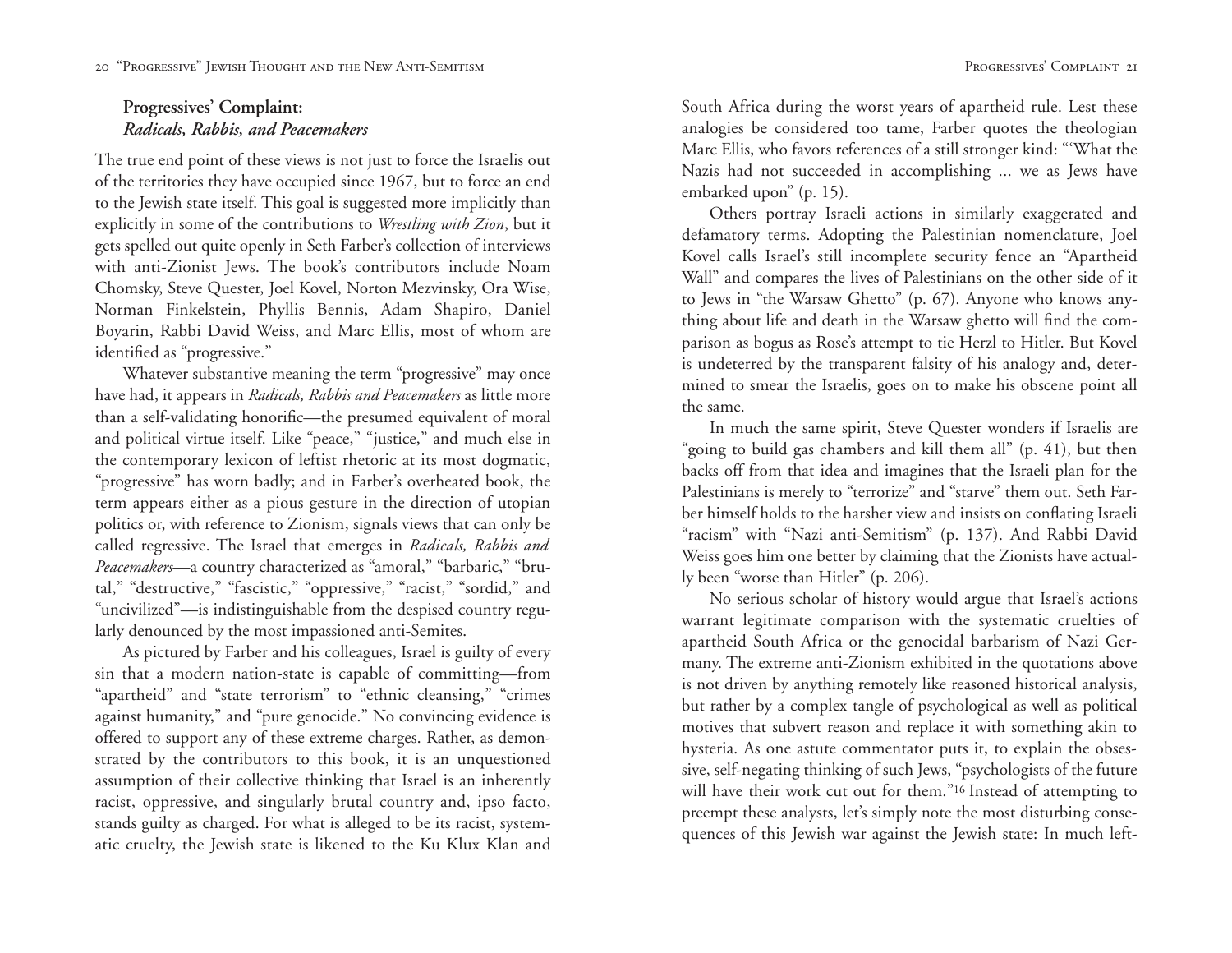wing rhetoric, including that of many "progressive" Jews, "Zionism" has become a term of abuse, meant to convey a dangerous and defiled ideology that has given rise to a corrupt and evil state. To bring this state to its knees by aligning it with the atrocious behavior of the past century's most notoriously criminal states is the aim of the anti-Zionists.

To advance this aim, the contributors to Farber's *Radicals, Rabbis, and Peacemakers* at times invoke Judaism's own teachings, denounce Zionism as "a perversion" of Judaism," and call the state it created a "horrible mistake" (p. 224). Taking up a position long favored by the extreme right-wing rabbis of Neturei Karta, Farber finds the Jewish state heretical from a religious standpoint and condemns it for "driving a dagger through the heart of our identity as Jews" (p. 15). None of his contributors demurs from that line. Rather, a given of their collective thinking seems to be that Israel betrays the prophetic tradition, is "stifling ... to the notion of Judaism" (p. 63), and is simply unredeemable.

As is well known, the biblical prophets stood on the side of justice and were never hesitant to denounce their people's behavior when they saw it deviating from the standards of justice. To remind contemporary Jews of these demands is a religious imperative that deserves to remain rigorously alive. But to cite the prophetic books to condemn Israeli actions and, at the same time, to forego any realistic historical and political frameworks that might account for such actions, is to do little more than gesture promiscuously in the direction of Jewish religious thinking. Farber's book is replete with such superficial gestures, whenever Judaism is evoked just to score political points. Matters hardly improve when Farber's contributors look away from Judaism and advocate the de-Zionization of Israel on other grounds. Thus Noam Chomsky, the intellectual godfather of "progressive" attitudes toward Zionism and Israel, decries the Zionist project, but, for pragmatic reasons, claims to be for a "two-state settlement." He regards such a step, however, as only a "stage" toward "the optimal solution, which is no state at all" (p. 28).

Adam Shapiro, an activist member of the International Solidarity Movement and a one-time comrade of Yasir Arafat in the latter's

Ramallah compound, sees Chomsky's position as seriously outdated and is certain that the "two-state solution option has been over for a long time" (p. 174). Ora Wise, another young Jewish activist who is convinced the Palestinians are being systematically "massacred" by the Israelis, agrees: "[A] two-state solution will never lead to true justice or equality" (p. 106). Phyllis Bennis is likewise certain such a solution is incompatible with the requirements of "peace and justice" (p. 148). And Joel Kovel, who denounces the Israelis as wholesale butchers, believes Jews are badly mistaken if they believe "there's something fundamentally worthwhile about the state of Israel" (p. 72). To him, and his fellow "progressives," there clearly is not.

What, then, are these "Jews of conscience," as Farber self-righteously calls them, to do? Affirming that "whatever human beings make, they can unmake" (p. 68), Kovel proclaims an even more radical solution to the problems created by Zionism than does Chomsky, who, in supporting a two-state settlement, comes across within the context of this book as being an almost conservative thinker. Jews, in Kovel's view, are suffering the burdens of what Marxists like to call "false consciousness" and need to free their minds of such benighted notions as Jewish particularism, exceptionalism, ethnicity, and chosenness—indeed, of their bonds to the ancient biblical covenant altogether. Because these "destructive" ideas have now been incorporated into a Jewish state, it is critical that Jews liberate themselves from such a mentality and look beyond the "raw, sordid practices of Zionism" (p. 77) and the "illegitimate" state it brought into being. The Jewish vocation, in other words, is to be fulfilled by living openly and peacefully in the Diaspora, not narrowly and defensively within the confines of territorial borders. "To be a true Jew," according to Kovel, Jews have to "annihilate their particularism," "annihilate or transcend Zionism," and "annihilate the Jewish state" (p. 63) itself.

Like Farber's "dagger" through the heart of Jewish identity, Kovel's picturesque language is full of violent tropes, an odd gesture for someone supposedly sworn to peacemaking. Such extreme rhetoric is typical, however, of much "progressive" talk about Zionism and Israel today, which often no longer bothers to mask the murder-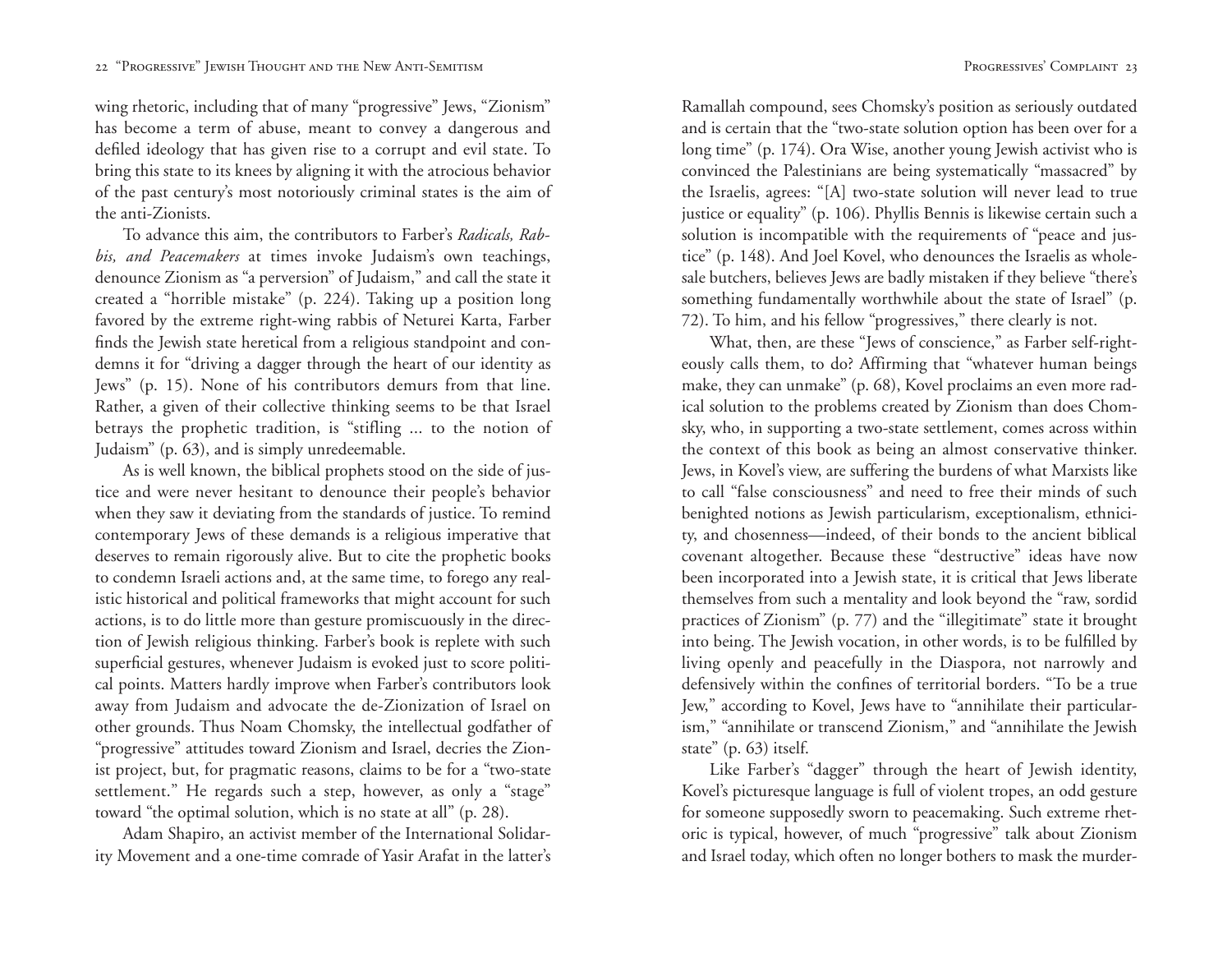ous fantasies that reside within it. As for the bizarre behavior that these fantasies sometimes bring about, consider Steve Quester's response to the onset of Palestinian homicidal assaults within Israel: "[W]hen the suicide bombings started one after the other, I was like, 'Okay, now everyone's got to understand how horrible the Israeli behavior is.' ... So, I just went out and bought myself a little Palestinian flag pin and wore it around all the time" (p. 34). Like so much else in Farber's book, this theatrical gesture of solidarity with "the oppressed" reduces "progressive" political thinking to the level of the perverse and aligns it with the thinking that drives the new anti-Semitism. At a time when the delegitimization and, ultimately, the eradication of Israel is a goal being voiced with mounting fervor by the enemies of the Jewish state, it is more than disheartening to see Jews themselves adding to the vilification. That some do so in the name of Judaism itself makes the nature of their assault all the more grotesque.

#### **Odd Bedfellows—and Profoundly Wrong**

The figures whose words are cited in the latter part of this paper are a diverse bunch. Some stand outside the mainstream of contemporary Jewish intellectual opinion; others help to shape it. Academic scholars, teachers, writers, political activists, poets, religious thinkers, etc., they represent one side—they take pride in calling it the "progressive" side—in an ongoing, high-stakes debate. "This is a time for deciding which side you are on," exhorts Jacqueline Rose.<sup>17</sup> In this, she is right, although the political tendency she represents which abhors the idea of Jewish nationhood and continues to advocate, in her words, "economic and military sanctions against Israel, and an academic boycott as well"—is profoundly wrong.18 Such thinking is also harmful in its likely effects, for in calling into question Israel's legitimacy and moral standing, it abets the views of those who demand an end to Jewish national existence altogether and lends a coveted aura of Jewish support to the advancement of this eliminationist goal.

There are many like Rose today. Some are probably no more

than ideological fellow travelers—Jews who mouth the standard negative clichés about Zionism and Israel to establish their leftist credentials. Because the ideological package that informs progressive politics today links anti-Zionism to anti-capitalism, anti-imperialism, anti-globalization, anti-racism, etc., one is expected as a matter of course to be against Zionism and the supposedly "racist," "colonialist," and "oppressive" state it has created. As political scientist Andrei Markovits puts it, "If one is not at least a serious doubter of the legitimacy of the state of Israel (never mind the policies of its government) ... one runs the risk of being excluded from the entity called 'the left.'"19 The fact that anti-Zionism—understood as the rejection of the long-established right of Jews to a secure national homeland in Israel—shares common features with anti-Jewish ideologies of the past either eludes or fails to trouble Jews who identify with these political tendencies. That is more than just a pity—it is a betrayal. Over the decades, elements within the left stood as principled opponents of anti-Semitism and fought against it. To witness some of their heirs today contributing to a newly resurgent anti-Zionism that, in many ways, recalls older versions of anti-Semitism is dismaying as well as disheartening.

At least as troubling as the subscribers to this cultural code are the Jewish intellectuals who have helped establish and advance many of its most destructive tropes. To the dismay of many, Israel itself has provided a disturbingly large number of writers, scholars, journalists, and others to feed this poisonous stream. One such was the philosopher Yeshayahu Leibowitz, who felt no reservations in talking about the "Nazification" of Israeli society and was fond of using the epithet "Judeo-Nazi" in referring to the Israeli army. And Leibowitz was hardly alone in employing such corrosive language.

It is a sad but familiar fact that some of Israel's most passionate defamers live within the borders of the state and have judged it guilty of "racism," "fascism," "apartheid," "ethnic cleansing," "genocide"—vilification drawn from the same devil's thesaurus of anti-Zionist derisions and excoriations that the Jewish state's harshest enemies regularly dip into when leveling their own attacks.20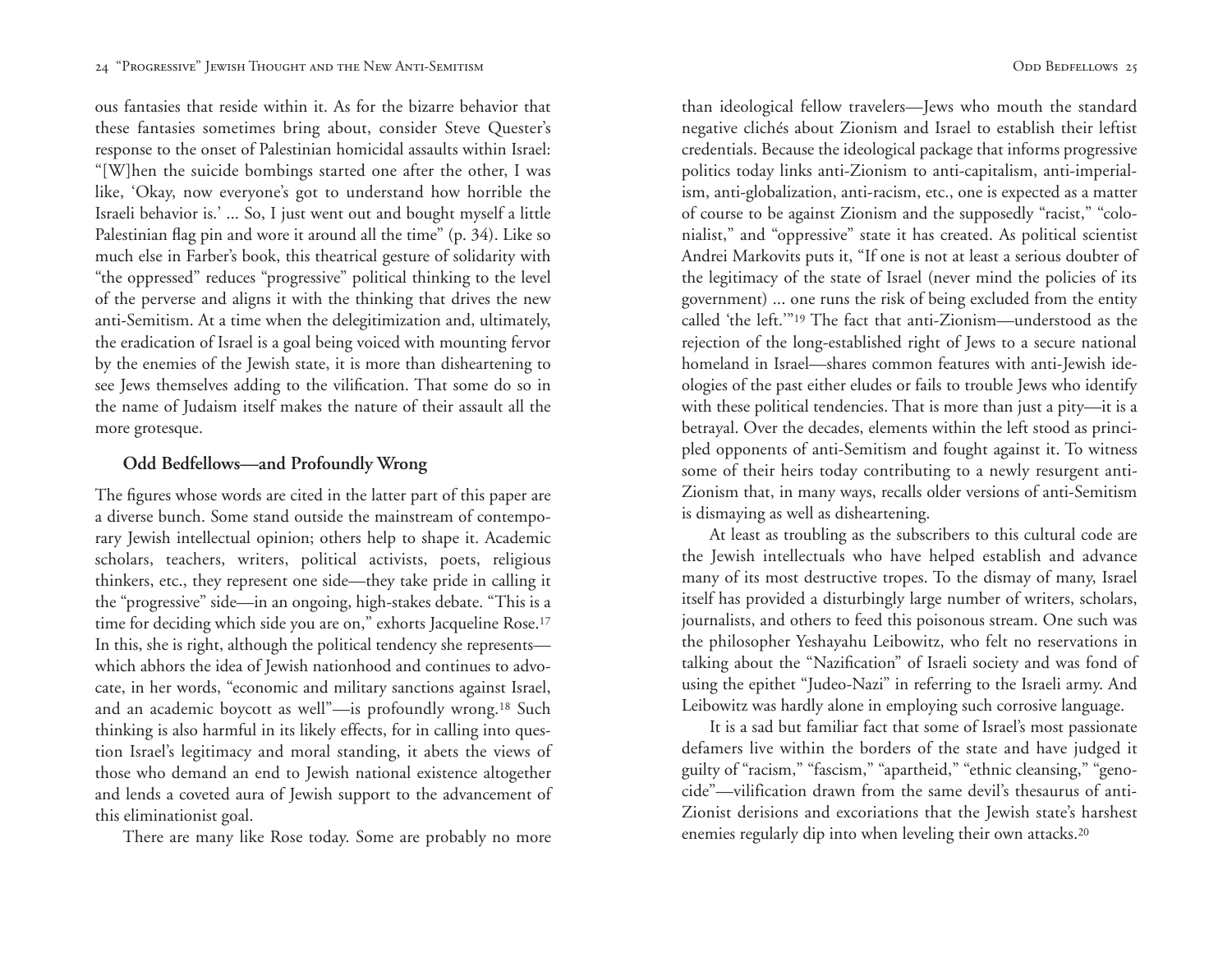#### **"Proud to Be Ashamed to Be Jews"**

Within the English-speaking world, the pioneers in the rhetorical radicalization of "progressive" anti-Zionism include many of the people in *Wrestling with Zion* and *Radicals, Rabbis, and Peacemakers.* Their counterparts within British Jewry include Jacqueline Rose, Hilary and Steven Rose (who led the academic boycott campaign against Israel in the United Kingdom), John Rose, author of the polemical book *The Myths of Zionism*, and others. (The British lawyer Anthony Julius describes the Roses and their confreres as people "who are proud to be ashamed to be Jews.") Some of the harshest anti-Israel vehemence in today's political rhetoric is their creation, as are the now frequently heard notions that "Zionism is the real enemy of the Jewish people," that it is subversive of Judaism, the primary source of today's anti-Semitism, and that the dissolution of Israel—conceived of as a morally repugnant, even criminal state—would be "good" not only for the Jews, but for world peace in general. The cumulative effect of these hostile ideas, which have been moving steadily from the margins to the mainstream of "progressive" opinion, has been to reenergize ugly ideas and aggressive passions long considered to be dormant, if not dead.

Like other declarations of the end of pernicious ideologies, this prognosis, too, has proven not only premature but mistaken. Far from slumbering, the age-old indictment of the Jews has reawakened and rediscovered its voice, which these days is inflected more and more with a Jewish accent. One hears it, for instance, in a recent op-ed by Richard Cohen, a *Washington Post* journalist who in the middle of the Second Lebanon War pronounced the creation of Israel to be a "mistake" that has "produced a century of warfare and terrorism." Cohen is right about the never-ending violence, but wrong about its causes. Instead of placing the responsibility for terrorism squarely where it belongs, he dodges the issue, saying, "There is no point in condemning Hezbollah." Instead, he blames the agents of an abstract and errant "history" for having brought the Jewish state into being in the first place. His conclusion: "The greatest mistake Israel could make at the moment is to forget that Israel itself is a mistake."21

To others, Israel is less a mistake than a crime, and those charging it in precisely such terms these days are not only the old-fashioned anti-Semites and the new-fashioned jihadists but, time and again, people with conspicuously Jewish names like Cohen.

Zionism ... is built on an impossibility, and to live in it and be of it is to live a lie.... Zionism can only repeat its crimes and degenerate further. Only a people that aspires to be so high [above others] can fall so low. 22

Zionism and its deeds are the biggest threat to Judaism.... The Zionist State known as "Israel" is a regime that has no right to exist.23

These words are taken from a new book published, not by a propaganda mill in Cairo, Tehran, or Damascus, but by a mainstream press in the United States. Designed ostensibly as a school textbook to stimulate discussion about Israel, the book's opening chapter carries the stupefying heading, "Should Israel Exist?" Can one imagine such a question being raised in an American schoolbook about any other country on the globe? "Should Sweden, Egypt, or Argentina exist?" "Should Canada or Japan exist?" The question would be so baffling as to never arise. Yet when it comes to Israel, the heretofore unthinkable has become pedagogically acceptable, and the "issue" of the Jewish state's entitlement to a future evidently stands as a legitimate question for schoolroom debate.

As for answers to the question, those given most resoundingly in the negative come not from a Mahmoud Ahmadinejad or some Hamas chieftain—that would be no surprise—but from Ahron Cohen and Joel Kovel, the first identified as a rabbi (affiliated with Neturei Karta), the second the now-familiar professor from Bard College who has called for his fellow Jews to "annihilate the Jewish state." Cohen is credited with the entry entitled "Israel Has No Right to Exist"; Kovel, with "Israel Should Not Remain a Jewish State." As young readers quickly learn, the arguments for the elimi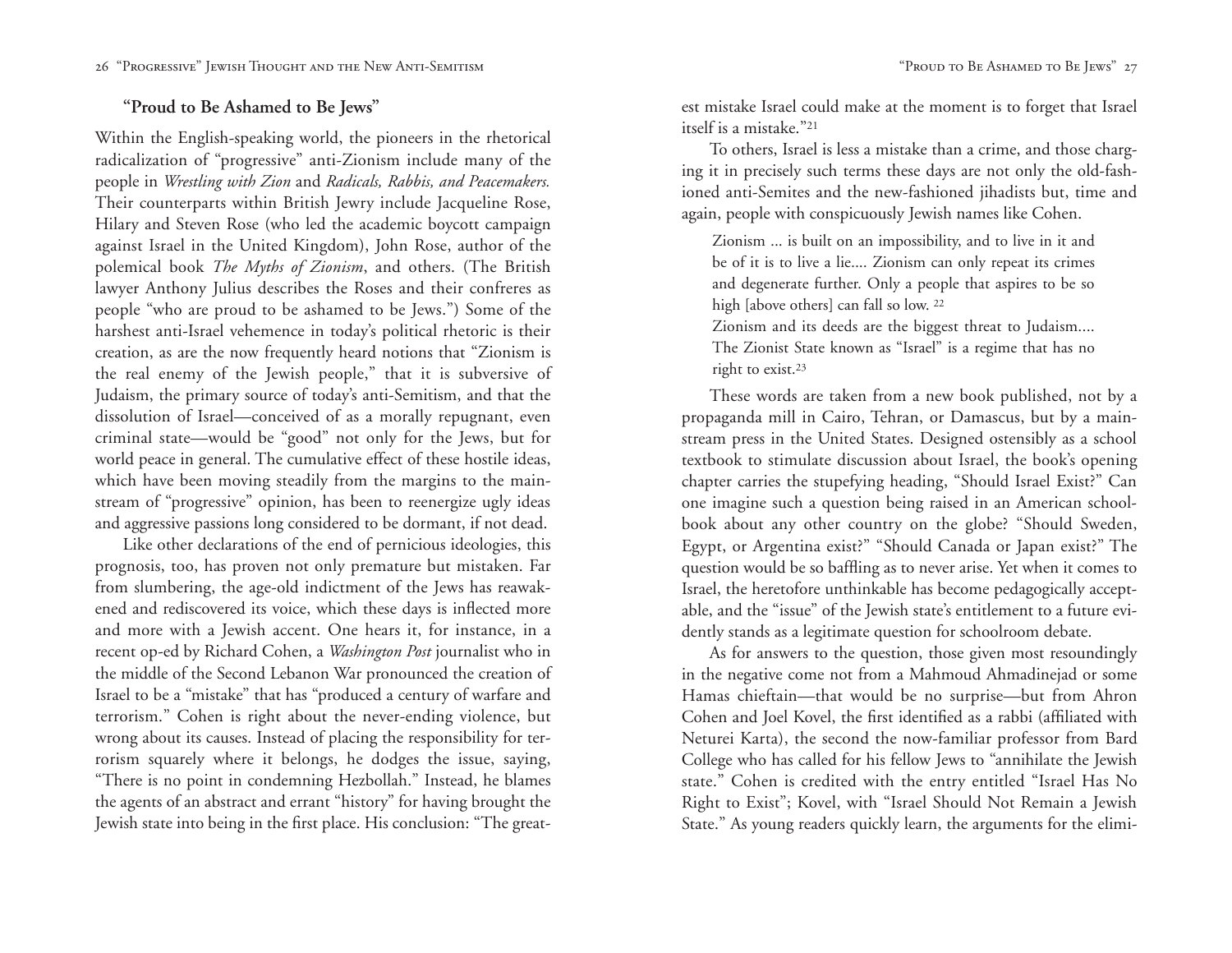nation of the Jewish state—every anti-Semite's cherished dream are contributed by Jews themselves. Given the drift of "progressive" Jewish thought, that, too—perverse as it is—should come as no surprise.

#### **Endnotes**

1. Chief Rabbi Dr. Jonathan Sacks, "Thoughts for the Day, 16 December 2005," BBC.

2. The public speeches of Mahmoud Ahmadinejad continue to feature inflammatory statements about Israel and mocking comments about the Holocaust. In this regard, his rhetoric is of a piece with that of other Iranian leaders in recent years. See Michael Rubin, "The Radioactive Republic of Iran," *Wall Street Journal*, January 16, 2006.

3. The just-released volume edited by Edward Alexander and Paul Bogdanor, *The Jewish Divide over Israel: Accusers and Defenders* (Piscataway, NJ: Transaction Books, 2006), maps this terrain in copious and clarifying detail. For a briefer but incisive study of anti-Zionism among European Jewish intellectuals, see Emanuele Ottolenghi, "Europe's 'Good Jews,'" *Commentary* (December 2005), pp. 42-46.

4. David Pryce-Jones, "Their Kampf," http://www.national-review. com, July 29, 2002.

5. See Sebnem Arsu, "Istanbul Journal: If You Want a Film to Fly, Make Americans the Heavies," *New York Times*, February 14, 2006.

6. "Syrian Government Daily Suggests Israel Created, Spread Avian Flu," MEMRI Special Dispatch No. 1094, February 16, 2006.

7. See "Ahmadinejad Blames Israel for Cartoons," Associated Press, February 11, 2006.

8. "UK Anti-Semitism Skyrockets," at http://www.ynetnews.com/articles/0,7340,L-3209915,00.html.

9. Jacqueline Rose, *The Question of Zion* (Princeton: Princeton University Press, 2005), p. 72.

10. For a detailed account of biased media coverage of the fighting near Jenin, see Stephanie Gutmann, *The Other War: Israelis, Palestinians, and the Struggle for Media Supremacy* (San Francisco: Encounter Books, 2005), pp.145-78.

11. Michael Neumann, *What's Left: Radical Politics and the Radical Psyche* (Peterborough, ON: Broadview Press, 1992).

12. Michael Neumann, "What Is Anti-Semitism?" in *The Politics of Anti-Semitism*, ed. by Alexander Cockburn and Jeffrey St. Clair (Oakland, CA: AK Press, 2003), pp. 3, 4, 5, 6, 10.

13. Tony Judt, "Israel: The Alternative," *New York Review of Books*, October 23, 2003.

14. Ibid.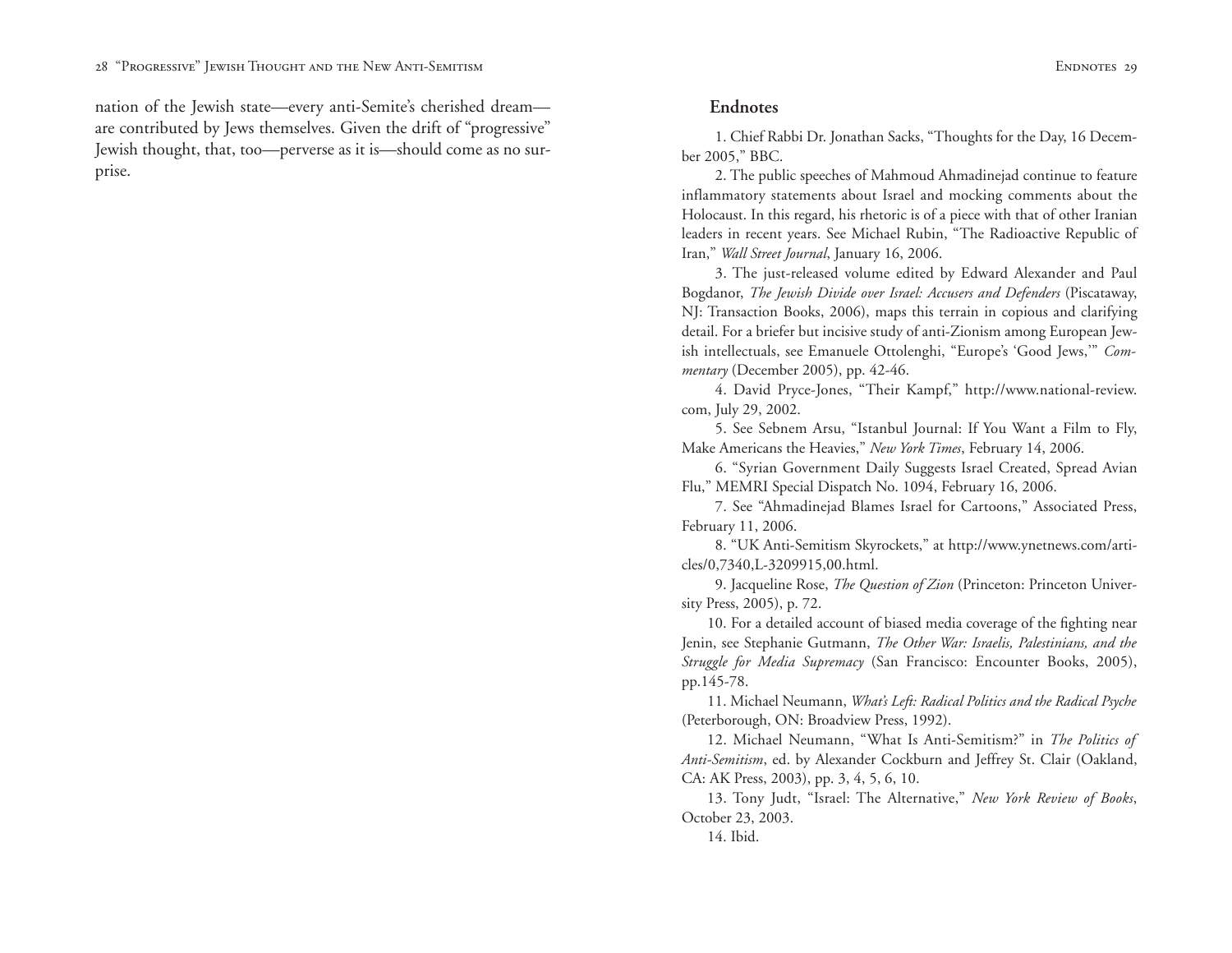15. Benjamin Balint, "Future Imperfect: Tony Judt Blushes for the Jewish State," in *The Jewish Divide over Israel*, pp. 65-75.

16. Ottolenghi, "Europe's 'Good' Jews," p. 45.

17. Rosemary Bechler, "Nation as trauma, Zionism as question: Jacqueline Rose interviewed" (August 18, 2005), p. 7 at http://www.opendemocracy.net/debates/article.jsp?id=2&debateId=97&articleId=2766.

18. Ibid.

19. Andrei Markovits, "The European and American Left since 1945," *Dissent*, Winter, 2005.

20. For more examples, see Edward Alexander, "Israelis against Themselves" and Paul Bogdanor, "Chomsky's Ayatollahs," in Alexander and Bogdanor, eds., *The Jewish Divide over Israel*, pp. 33-45, 115-134.

21. Richar d Cohen, "Hunker Down with History," *Washington Post* (July 18, 2006).

22. Joel Kovel, "Israel Should Not Remain a Jewish State," in John Woodward, ed., *Israel: Opposing Viewpoints* (Detroit: G reenhaven Press, a Division of Thomson/Gale, 2005), pp. 40-41.

23. Ahron Cohen, "Israel Has No Right to Exist," in ibid., p. 29.

**Other publications by Alvin H. Rosenfeld for the American Jewish Committee:**

*Anti-Zionism in Great Britain and Beyond: A "Respectable" Anti-Semitism?* (2004)

*Anti-Americanism and Anti-Semitism: A New Frontier of Bigotry* (2003)

*"Feeling Alone, Again" The Growing Unease among Germany's Jews* (2002)

*Facing Jedwabne* (2002)